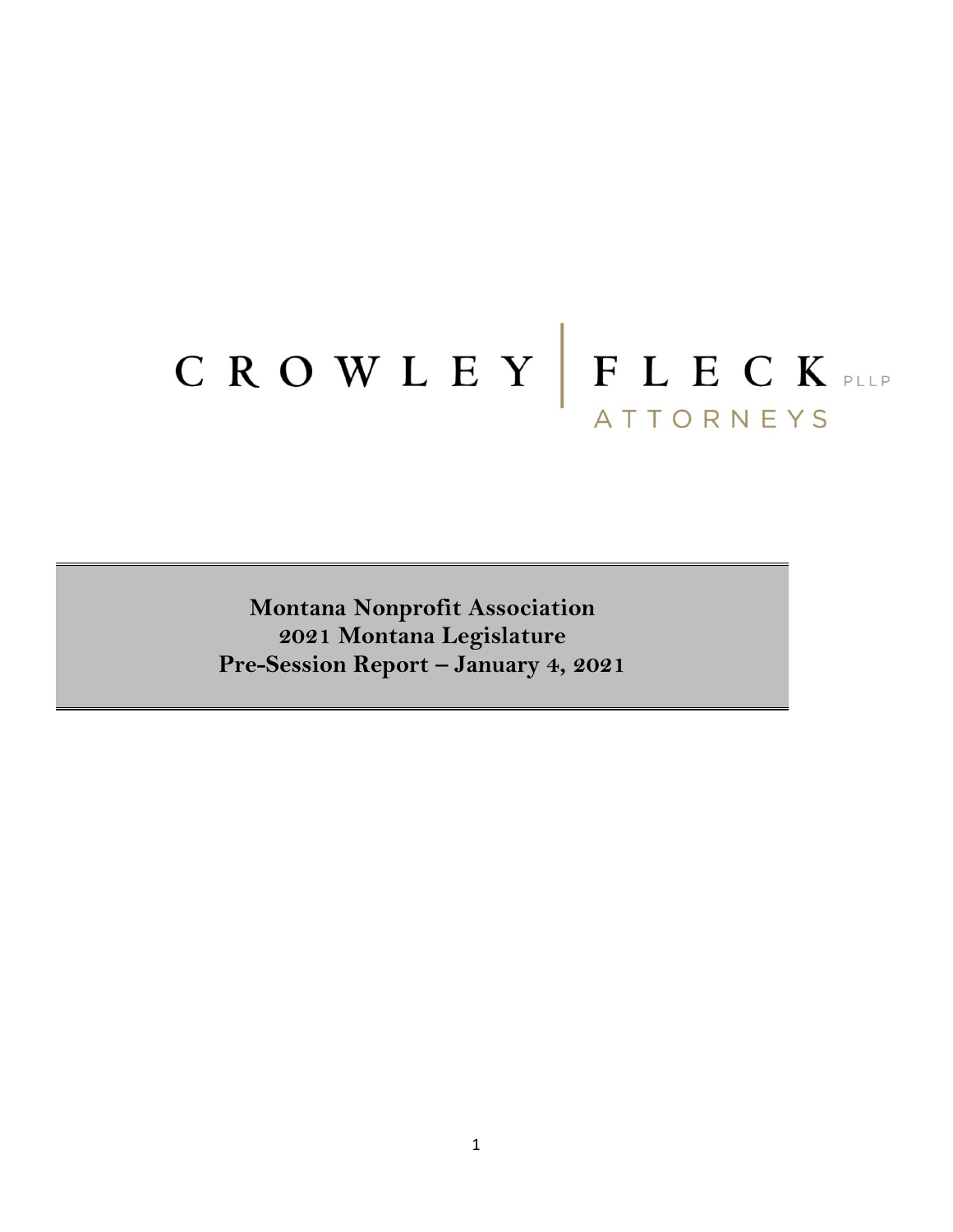## **Introduction**

This 2021 Montana Legislative guide and Initial Report is intended to assist Montana Nonprofit Association with navigating the 2021 Montana Legislature. The 67<sup>th</sup> Legislative Session will be one that is focused on balancing the state budget, health care costs, and Covid-19 related issues. Both the Senate and House are controlled again by Republican majorities. Governor Greg Gianforte (R) is in his inaugural session after winning the 2020 Governor election against Lieutenant Governor Mike Cooney. To date there are over 3,000 bill draft requests in and we will be supporting, opposing or tracking legislation for you with our team at Crowley Fleck. The 2021 Legislative Session will last from January 4 - May 1,2021. This report summarizes information we hope you find useful during this Legislative Session. We look forward to working with you on legislative matters and appreciate your feedback on how we can service your legislative needs as efficiently as possible.

This report lists the Crowley Fleck team of lobbyists and legislative intern staff. Background information on the lobbyists are available at www.crowleyfleck.com. This report includes important legislative phone numbers.

You will find useful information on how to track bills of interest in the 2021 Legislative Session, how to view the Legislative Session online, and how testify via zoom.

We also included a list of the legislative committees and contact information for the members of the House of Representatives and Senate.

Thank you for the opportunity to represent you at the 2021 Montana Legislative Session.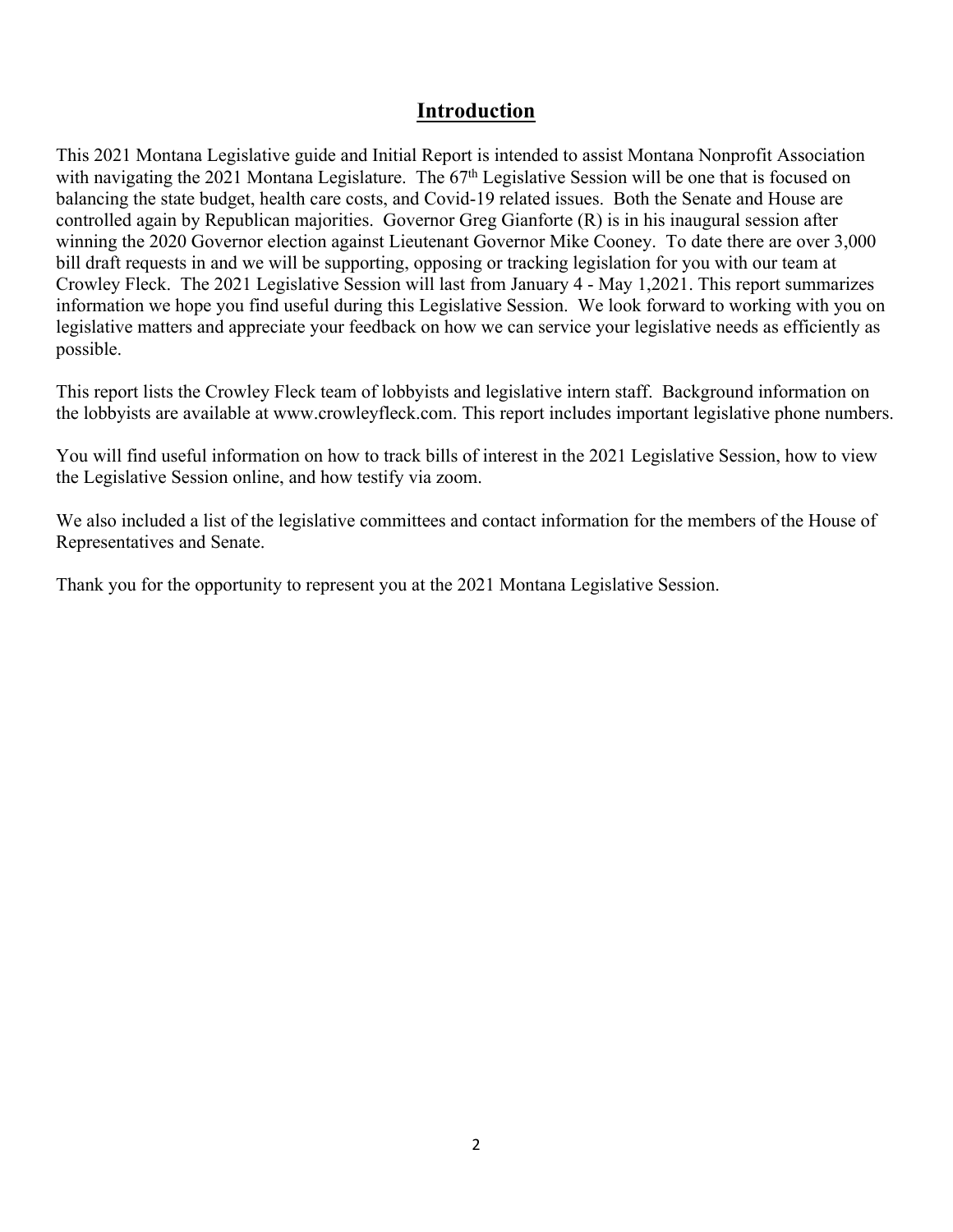## **Crowley Fleck Legislative Contact List**

Aimee Grmoljez - Lobbyist agrmoljez@crowleyfleck.com Phone: (406) 449-4165 Cell: (406) 459-5958

Greg Dorrington - Lobbyist gdorrington@crowleyfleck.com Phone: (406) 449-4165 Cell:(425) 330-7993

Kiely Keane - Lobbyist kkeane@crowleyfleck.com Phone: (406) 449-4165 Cell: (406) 439-7668

Mike Green – Lobbyist mgreen@crowleyfleck.com Phone: (406) 457-2021 Cell: (406) 439-4039

Joshua Fuller \_ Legislative Intern jfuller@crowleyfleck.com Cell: (406) 202-0379

Crowley-Fleck Helena Office 900 N. Last Chance Gulch Suite 200 Helena, MT 59601 (406) 449-4165

Website: http://www.crowleyfleck.com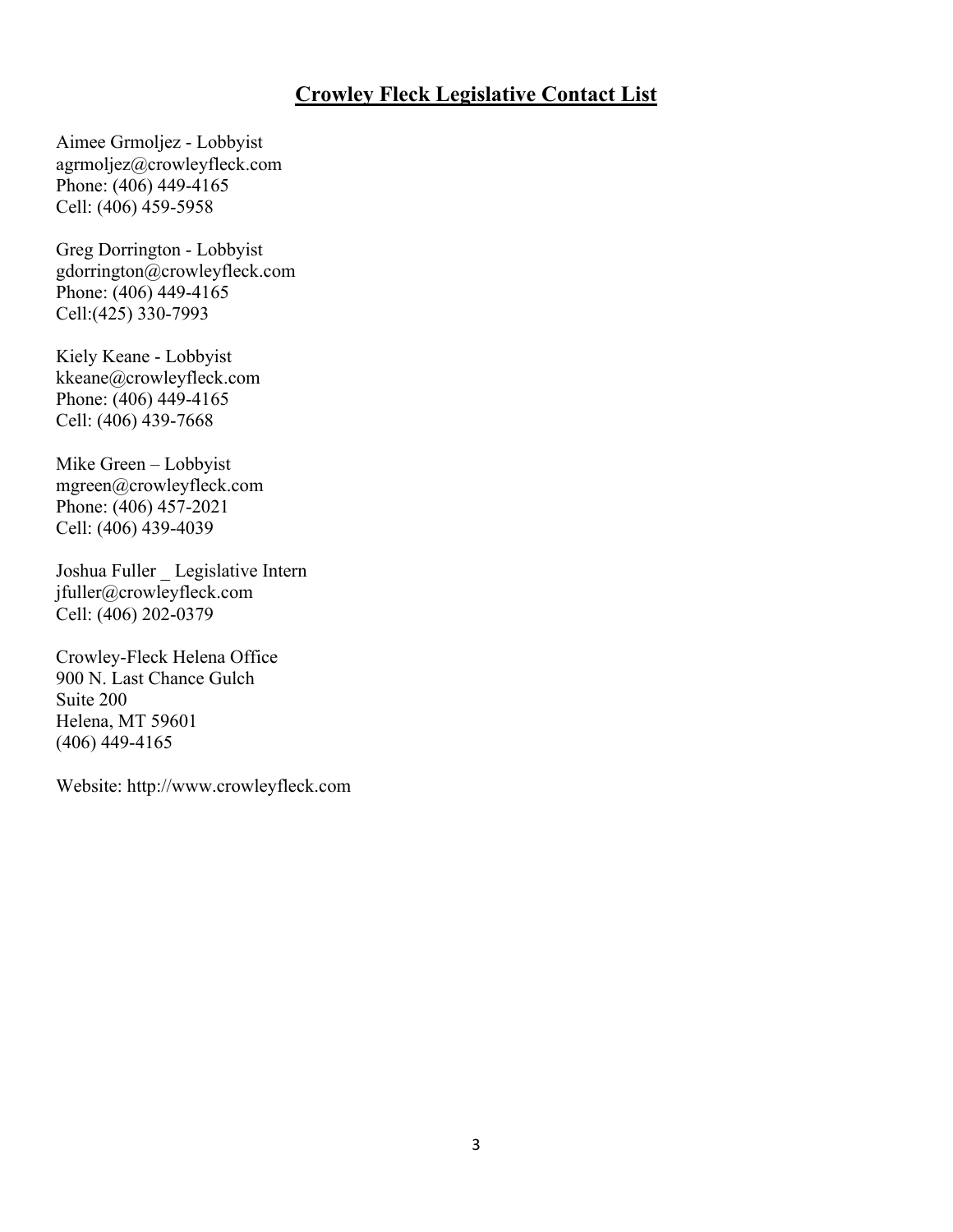### **Important Legislative Contact Numbers**

#### General Legislature Address: P.O. Box 201706 1301 E. 6th Avenue Capitol Building Helena, MT 59620-1706

| Governor's Office        |  |  |  |
|--------------------------|--|--|--|
| Legislature              |  |  |  |
|                          |  |  |  |
|                          |  |  |  |
| Senate                   |  |  |  |
|                          |  |  |  |
|                          |  |  |  |
|                          |  |  |  |
|                          |  |  |  |
|                          |  |  |  |
|                          |  |  |  |
|                          |  |  |  |
|                          |  |  |  |
|                          |  |  |  |
|                          |  |  |  |
| House of Representatives |  |  |  |
|                          |  |  |  |
|                          |  |  |  |
|                          |  |  |  |
|                          |  |  |  |
|                          |  |  |  |
|                          |  |  |  |
|                          |  |  |  |
|                          |  |  |  |
|                          |  |  |  |
|                          |  |  |  |
|                          |  |  |  |
|                          |  |  |  |
|                          |  |  |  |
|                          |  |  |  |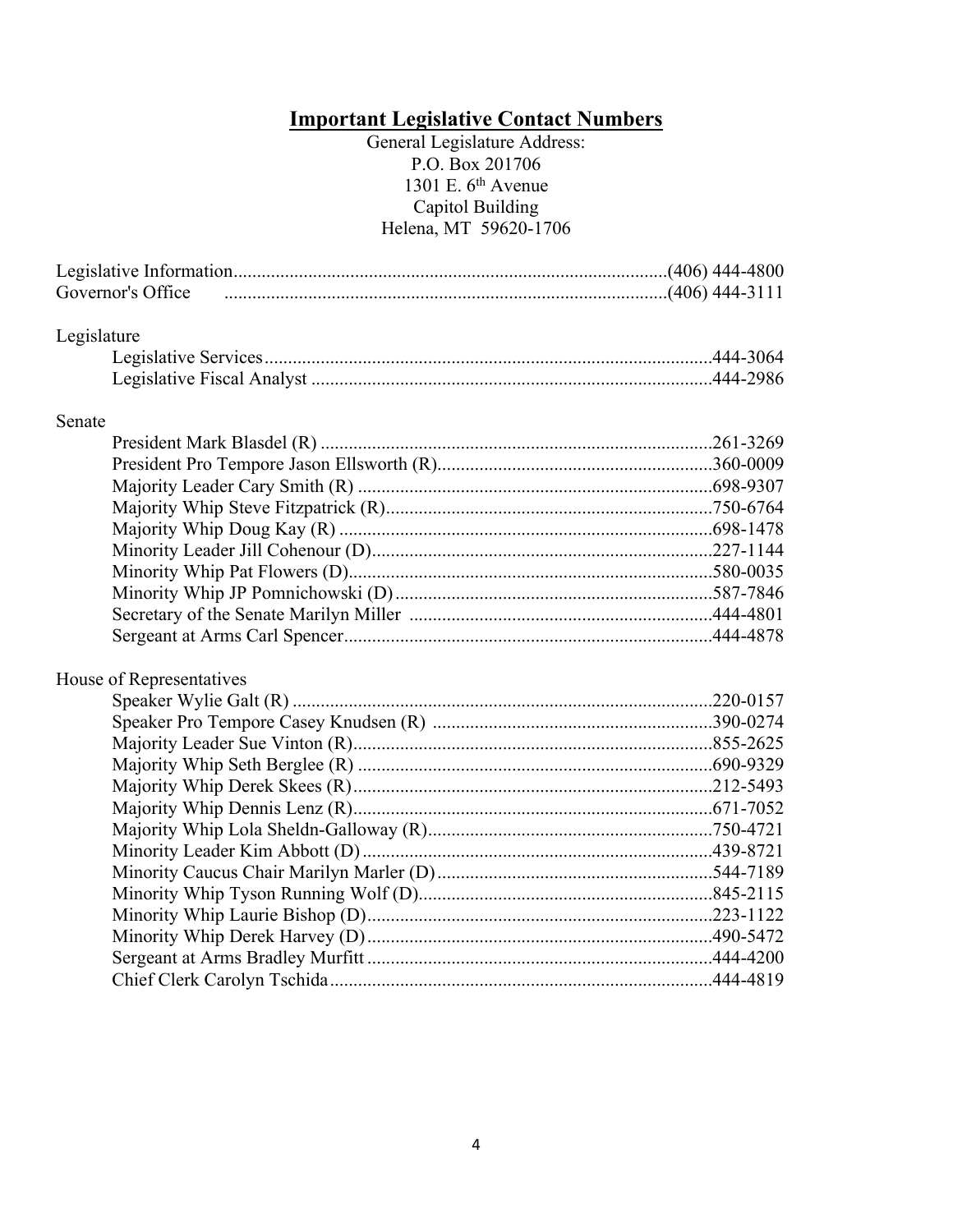# **Crowley Fleck PLLP Legislation Tracking Guide**

We will monitor bills of interest for you with our team at Crowley Fleck through the State's LAWS website. We will notify you, primarily by e-mail, whenever any action has been taken and, depending on your needs, an individualized weekly bill status report will also be sent by e-mail every Wednesday.

The following link: http://laws.leg.mt.gov/legprd/LAW0200W\$.Startup takes you to the State's LAWS website that has a variety of information about the 2021 Session. At this website, you can find information about the bill you are interested in, which includes: Bill Actions; Sponsors; Subjects; Additional bill Information; and Section Effective Dates. You can also access the current bill text in either HTML or PDF form. The PDF form allows you to view the bill with line numbers. If the bill has an impact on the Montana State General Fund there will also be a link to a Fiscal Note which shows the financial impact of the bill, which is prepared by the Governor's Budget Office.

With the current impact of Covid-19, committee hearings will be open to the public on a limited basis. Bill Hearings sessions will be conducted via zoom and in person. You will be able to view bill hearings and floor sessions or watch archived previous actions at http://sg001-harmony.sliq.net/00309/Harmony for bill hearings. For more information, please visit https://leg.mt.gov/audio-video/.

Please contact us with any legislative questions or how to access your individual bill preference list on the State's LAWS website.

New features include an ability to upload written testimony to a committee or request a link to testify remotely at a bill hearing. This is available for any bill that is scheduled for hearing. Testimony must be submitted by noon the day before the hearing to allow dissemination of the information to legislators and others. The remote testimony feature debuts with the old standbys of sending an email, leaving a phone message, and traditional mail.

For more information, go to the Montana Legislature's Homepage leg.mt.gov and for links to:

- more information on remote participation
- the form to request to testify or upload your documents
- the web messaging form
- Bill Search, Legislator Search, Session Information, and Revenue and Budget Information
- where to click to Watch/Listen to all meetings.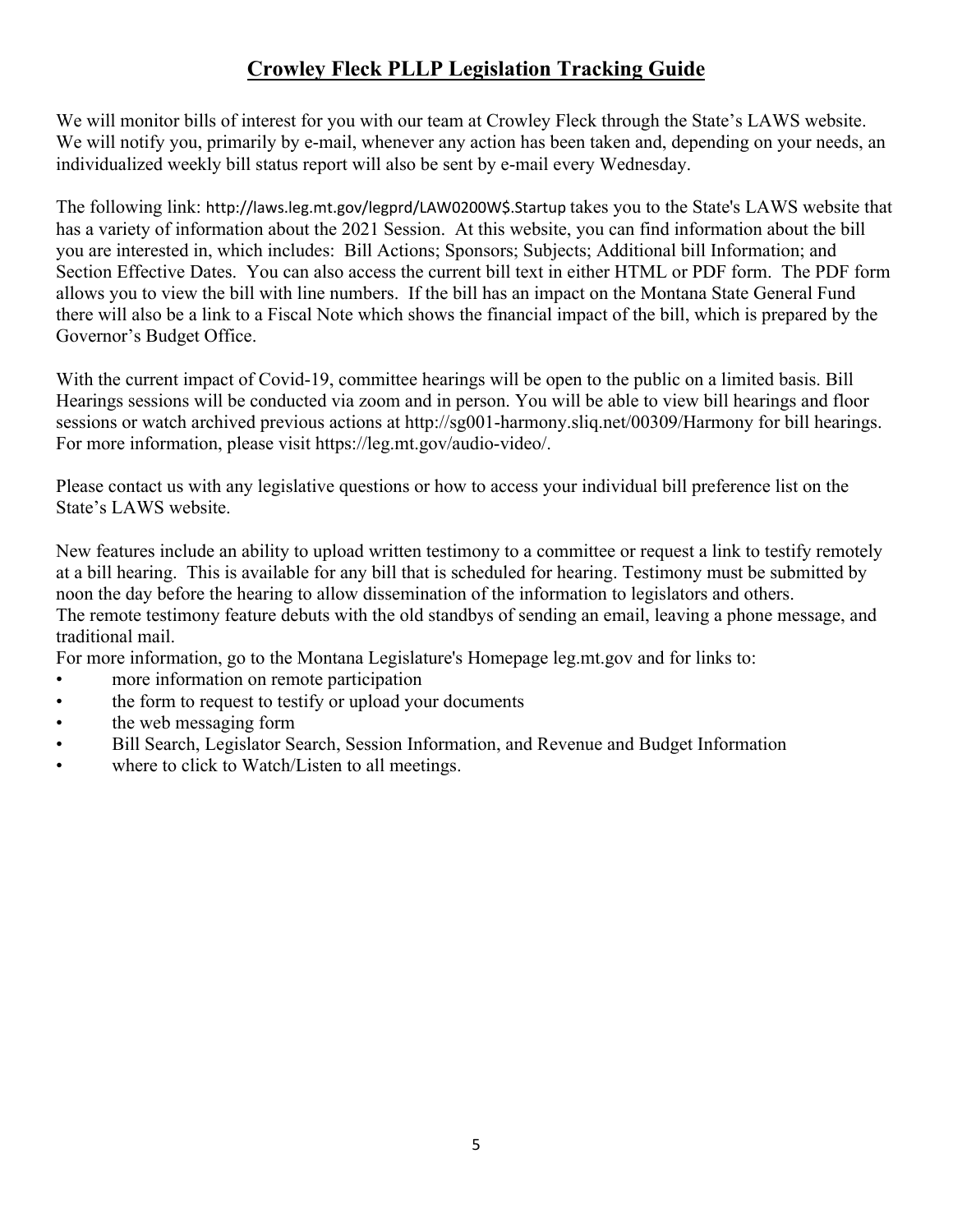# **2021 Senate Contact List**

| <b>Dis</b><br>t. | 2021 Legislator                | Contact Info.                                                                                        |
|------------------|--------------------------------|------------------------------------------------------------------------------------------------------|
| SD <sub>1</sub>  | Mike Cuffe (R)                 | PO Box 1685, Eureka, MT 59917, 406-889-5777 or (406) 293-1247, mcuffe@interbel.net                   |
| SD <sub>2</sub>  | Carl Glimm (R)                 | PO Box 976, Columbia Falls, MT 59912, 406-751-7334, carl.glimm@mtleg.gov                             |
| SD <sub>3</sub>  | Keith Regier (R)               | 1078 Stillwater Road, Kalispell, MT 59901, 406-756-6141, keith.regier@mtleg.gov                      |
| SD <sub>4</sub>  | Mark Blasdel (R)               | P.O. Box 1493, Kalispell, MT 59903, Mark.Blasdel@mtleg.gov                                           |
| SD <sub>5</sub>  | Bob Keenan (R)                 | PO Box 697, Bigfork, MT 59911, 406-250-4111, Bob.Keenan@mtleg.gov                                    |
| SD <sub>6</sub>  | Greg Hertz (R)                 | PO Box 1747 Polson, MT 59860, (406) 253-9505, greg.hertz@mtleg.gov                                   |
| SD <sub>7</sub>  | Robert J. Brown (R)            | PO Box 1907 Thompson Falls, MT 59873, (406) 242-0141, Bob.Brown@mtleg.gov                            |
| SD <sub>8</sub>  | Susan A. Webber (D)            | PO Box 1011, Browning, MT 59417, 338-2159, nitzitap@3rivers.net                                      |
| SD <sub>9</sub>  | Bruce "Butch"<br>Gillespie (R) | PO Box 180, Kevin, MT 59454, 406-339-2943, Bruce. Gillespie@mtleg.gov                                |
| SD<br>10         | Steve Fitzpatrick (R)          | P.O. Box 7192, Great Falls, MT 59406, 406-750-6764, steve.fitzpatrick@mtleg.gov                      |
| SD<br>11         | Tom Jacobson (D)               | 521 Riverview Dr. E., Great Falls, MT 59404, 406-868-9814, Tom.Jacobson@mtleg.gov                    |
| <b>SD</b><br>12  | Cydnie (Carlie) Boland<br>(D)  | 1215 6th Ave. N., Great Falls, MT 59401, (406) 868-1029, Carlie.Boland@mtleg.gov                     |
| <b>SD</b><br>13  | Brian Hoven (R)                | 1501 Meadowlark Dr., Great Falls, MT 59404, 406-899-5000 or (406) 727-7153,<br>Brian.Hoven@mtleg.gov |
| <b>SD</b><br>14  | <b>Russ Temple (R)</b>         | Box 131, Chester, MT 59522, 406-265-0990, Russ. Tempel@mtleg.gov                                     |
| <b>SD</b><br>15  | <b>Ryan Osmundson (R)</b>      | 1394 South Buffalo Canyon Road, Buffalo, MT 59418, 406-374-2449, ryanosmundson@gmail.com             |
| SD<br>16         | Mike Fox (D)                   | 233 Fox Dr., Hays, MT 59527, 406-399-0479, fbbuffalo@yahoo.com                                       |
| <b>SD</b><br>17  | Mike L. Lang (R)               | P.O. Box 104, Malta, MT 59538, 406-654-7357, mike.lang@mtleg.gov                                     |
| <b>SD</b><br>18  | Steve Hinebauch (R)            | 610 Road 118, Wibaux, MT 59353, 406-365-7967, steve.hinebauch@mtleg.gov                              |
| <b>SD</b><br>19  | Kenneth Bogner (R)             | 1017 Pleasant St, Miles City, MT 59301, 916-9690, kenneth.bogner@mtleg.gov                           |
| SD<br>20         | Duane Ankney (R)               | P.O. Box 2138, Colstrip, MT 59323-2138, (406) 740-0629, (406) 748-4328,<br>Goodwind1.Duane@gmail.com |
| SD<br>21         | Jason Small (R)                | HC 42 Box 674 Busby, MT 59016, (406) 690-0923, jason.small@mtleg.gov                                 |
| SD<br>22         | Doug Kary (R)                  | 415 West Wicks Lane, Billings, MT 59105, 406-259-4490 or 698-1478, Doug.Kary@mtleg.gov               |
| SD<br>23         | Tom McGillvray (R)             | 3642 Donna Dr. Billings, MT 59102, (406) 698-4428, tvmcgillvray@gmail.com                            |
| SD<br>24         | Mary McNally (D)               | PO Box 20584, Billings, MT 59104, 406-652-2285 or671-1376, Mary.McNally@mtleg.gov                    |
| SD<br>25         | Jen Gross (D)                  | PO Box 30472, Billings, MT 59101, 406-696-0649, Jen. Gross@mtleg.gov                                 |
| SD<br>26         | Chris Friedel (R)              | 3302 2nd Ave North, Billings, MT 59101, 406-272-2245, chris@chrisfriedel.com                         |
| SD<br>27         | Cary Smith (R)                 | 6133 Timbercove Dr., Billings, MT 59106, cary.smith@mtleg.gov                                        |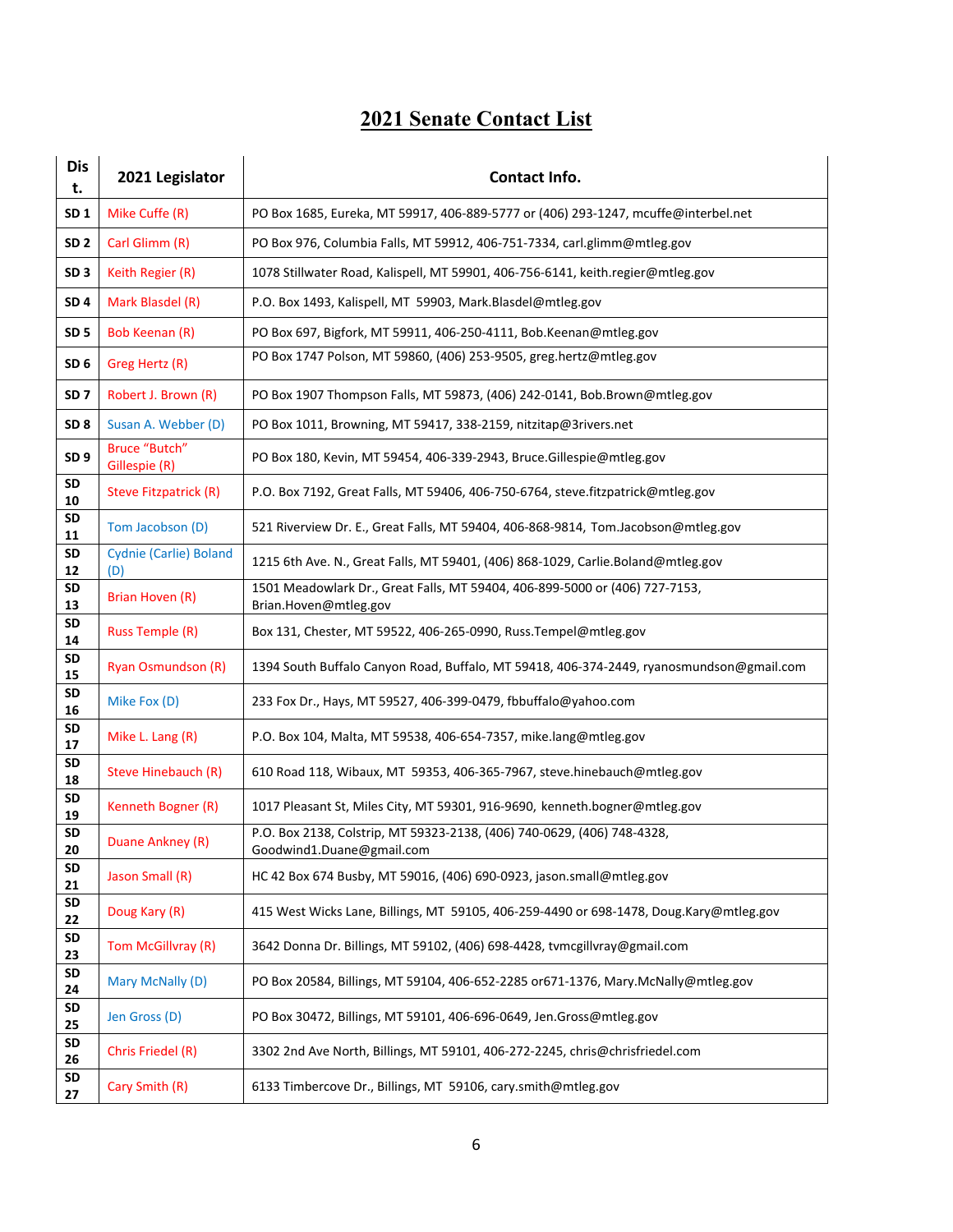| <b>Dis</b><br>t. | 2021 Legislator                 | Contact Info.                                                                                                     |
|------------------|---------------------------------|-------------------------------------------------------------------------------------------------------------------|
| <b>SD</b><br>28  | Brad Molnar (R)                 | PO BOX 517, Laurel, MT 59044, 406-794-5982, brad.molnar@mtleg.gov                                                 |
| SD<br>29         | David Howard (R)                | PO Box 10, Park City, MT 59063, 633-2762, David.Howard@mtleg.gov                                                  |
| <b>SD</b><br>30  | John Esp (R)                    | PO Box 1024, Big Timber, MT 59011, 932-5662, johnesp2001@yahoo.com                                                |
| SD<br>31         | Christopher Pope (D)            | 1508 South Willson Ave, Bozeman, MT 59715, (406) 581-8739, Chris.Pope@mtleg.gov                                   |
| <b>SD</b><br>32  | Patrick Flowers (D)             | PO Box 1047, Belgrade, MT 59714, 406-388-2407 or 580-0035, pat.flowers@mtleg.gov                                  |
| <b>SD</b><br>33  | JP Pomnichowski (D)             | 222 Westridge Dr, Bozeman, MT 59715-6025, jp.pomnichowski@mtleg.gov                                               |
| <b>SD</b><br>34  | Gordy Vance (R)                 | PO Box 1, Belgrade, Mt 59714, vancesd34@gmail.com                                                                 |
| <b>SD</b><br>35  | Walt Sales (R)                  | 3900 Stagecoach Trail Manhattan, MT 59741, (406) 570-2128, walt.sales@mtleg.gov                                   |
| <b>SD</b><br>36  | Jeff Welborn (R)                | P.O. Box 790, Dillon, MT 59725-0790, (406) 949-6070, Jeff.welborn@mtleg.gov                                       |
| SD<br>37         | Ryan Lynch (D)                  | PO Box 934, Butte, MT 59703, (406) 498-6625, ryan.lynch@mt.gov                                                    |
| <b>SD</b><br>38  | Edith (Edie)<br>McClafferty (D) | 1311 Stuart, Butte, Mt 59701, 406-490-5873, edie.mcclafferty@mtleg.gov                                            |
| <b>SD</b><br>39  | Mark Sweeney (D)                | 337 Beta St., Philipsburg, MT 59858, (406) 560-0171, mark.sweeney@mtleg.gov                                       |
| <b>SD</b><br>40  | Terry J. Gauthier (R)           | P.O. Box 4939, Helena, MT 59604, 406-461-0744, Terry.gauthier@mtleg.gov                                           |
| SD<br>41         | Janet Ellis (D)                 | PO Box 385, Helena, MT 59624, 406-431-9157, Janet.Ellis@mtleg.gov                                                 |
| <b>SD</b><br>42  | Jill Cohenour (D)               | PO Box 1889, East Helena, MT 59635-1889, (406) 227-1144, Jill.Cohenour@mtleg.gov                                  |
| <b>SD</b><br>43  | Jason W. Ellsworth (R)          | 1073 Golf Course Rd, Hamilton, MT 59840, Jason.Ellsworth@mtleg.gov                                                |
| SD<br>44         | Theresa Manzella (R)            | 640 Gold Creek Lp., Hamilton, MT 59840, (465) 546-9462, theresa@manzellaformontana.com,<br>manzellaformontana.com |
| SD<br>45         | Ellie Boldman (D)               | 1125 Helen Ave, Missoula, MT, 59801, (406) 218-9608, EllieMarieBoldman@gmail.com                                  |
| <b>SD</b><br>46  | Shannon O'Brien (D)             | 1480 Clarkia Lane, Missoula, MT 59802, 406-274-3805, obriendumke@gmail.com                                        |
| <b>SD</b><br>47  | Daniel R. Salomon (R)           | 42470 Salomon Road, Ronan, MT 59864, 406-253-9724, dan.salomon@mt.leg.com                                         |
| <b>SD</b><br>48  | Shane Morigeau (D)              | P.O. Box 7552, Missoula, MT 59807, (406) 546-4290, shane@shaneformt.com                                           |
| <b>SD</b><br>49  | Diane Sands (D)                 | 4487 Nicole Ct, Missoula, MT 59803-2791, 251-2001, Senatorbennet@gmail.com                                        |
| SD<br>50         | <b>Bryce Bennett (D)</b>        | PO Box 9062, Missoula, MT 59807, 406-546-3629, bennettformontana@gmail.com                                        |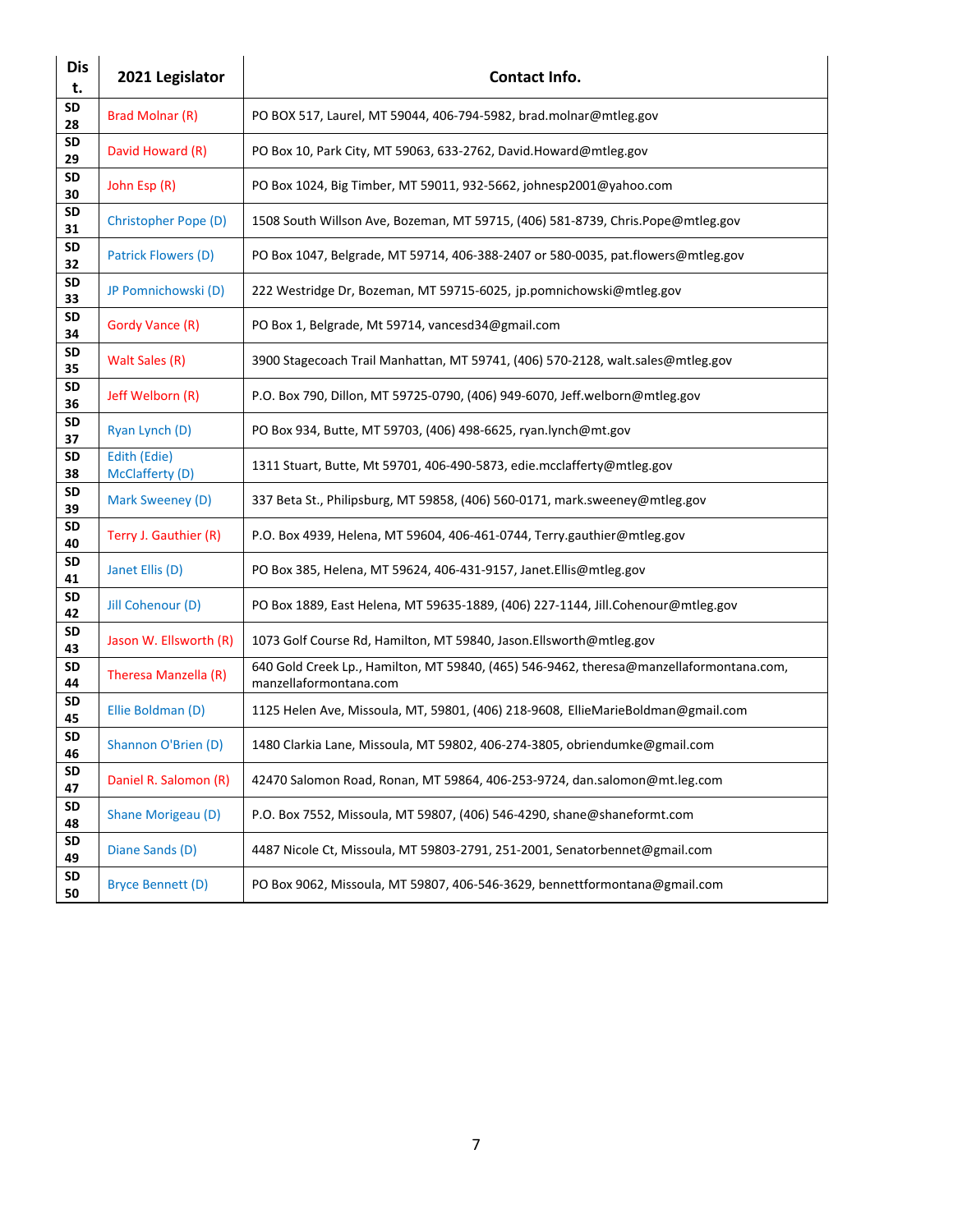# **2021 Senate Committees**

#### **Senate Agriculture**

Mike Lang, Chair (R) Malta 654-7357 mike.lang@mtleg.gov Kenneth Bogner, Vice Chair (R) Mile City 916-9690 kenneth.bogner@mtleg.gov Susan Webber, Vice Chair (D) Browning 338-2159 nitzitap@3rivers.net Ellie Boldman (D) Missoula 218-9608 EllieMarieBoldman@gmail.com Janet Ellis (D) Helena 431-9157 Janet.Ellis@mtleg.gov Bruce Gillespie (R) Kevin 339-2943 Bruce.Gillespie@mtleg.gov Brian Hoven (R) Great Falls 899-5000 Brian.Hoven@mtleg.gov Shannon O'Brien (D) Missoula 274-3805 obriendumke@gmail.com Ryan Osmundson (R) Buffal 406-374-2449 ryanosmundson@gmail.com Walt Sales (R) Manhatten 570-2128 walt.sales@mtleg.gov Dan Salomon (R) Ronan 253-9724 dan.salomon@mtleg.gov

#### **Senate Business, Labor, and Economic Affairs**

Steve Fitzpatrick, Chair (R) Great Falls 750-6764 steve.fitzpatrick@mtleg.gov Gordon Vance, Vice Chair (R) Belgrade 587-8608 vancesd34@gmail.com Carlie Boland (D) Great Falls 868-1029 Carlie.Boland@mtleg.gov Jason Ellsworth (R) Hamilton 360-0009 Jason.Ellsworth@mtleg.gov Mike Fox (D) Hays 399-0479 fbbuffalo@yahoo.com Terry Gauthier (R) Helena 461-0744 terry.gauthier@mtleg.gov Bruce Gillespie (R) Kevin 339-2943 Bruce.Gillespie@mtleg.gov Chris Pope (D) Bozeman 581-8739 Chris.Pope@mtleg.gov Jason Small (R) Busby 690-0923 jason.small@mtleg.gov Cary Smith (R) Billings 698-9307 cary.smith@mtleg.gov Mark Sweeney (D) Phillipsburg 560-0171 mark.sweeney@mtleg.gov

#### **Senate Education**

Dan Salomon, Chair (R) Ronan 253-9724 dan.salomon@mtleg.gov Keith Regier, Vice Chair (R) Kalispell 756-6141 keith.regier@mtleg.gov Edie McClafferty (D) Butte 490-5873 edie.mcclafferty@mtleg.gov Kenneth Bogner (R) Mile City 916-9690 kenneth.bogner@mtleg.gov Greg Hertz (R) Polson 253-9505 greg.hertz@mtleg.gov Theresa Manzella (R) Hamilton 546-9462 theresa@manzellaformontana.com Shannon O'Brien (D) Missoula 274-3805 obriendumke@gmail.com Russ Temple (R) Chester 496-265-0990 Russ.Tempel@mtleg.gov Susan Webber (D) Browning 338-2159 nitzitap@3rivers.net

#### **Senate Energy**

Duane Ankney, Chair (R) Colestrip 740-0629 goodwind1.duane@gmail.com Jason Small, Vice Chair (R) Busby 690-0923 jason.small@mtleg.gov Mary McNally, Vice Chair (D) Billings 671-1376 Mary.McNally@mtleg.gov Mike Cuffe (R) Eureka 293-1247 mcuffe@interbel.net Terry Gauthier (R) Helena 461-0744 terry.gauthier@mtleg.gov Doug Kary (R) Billings 698-1478 Doug.Kary@mtleg.gov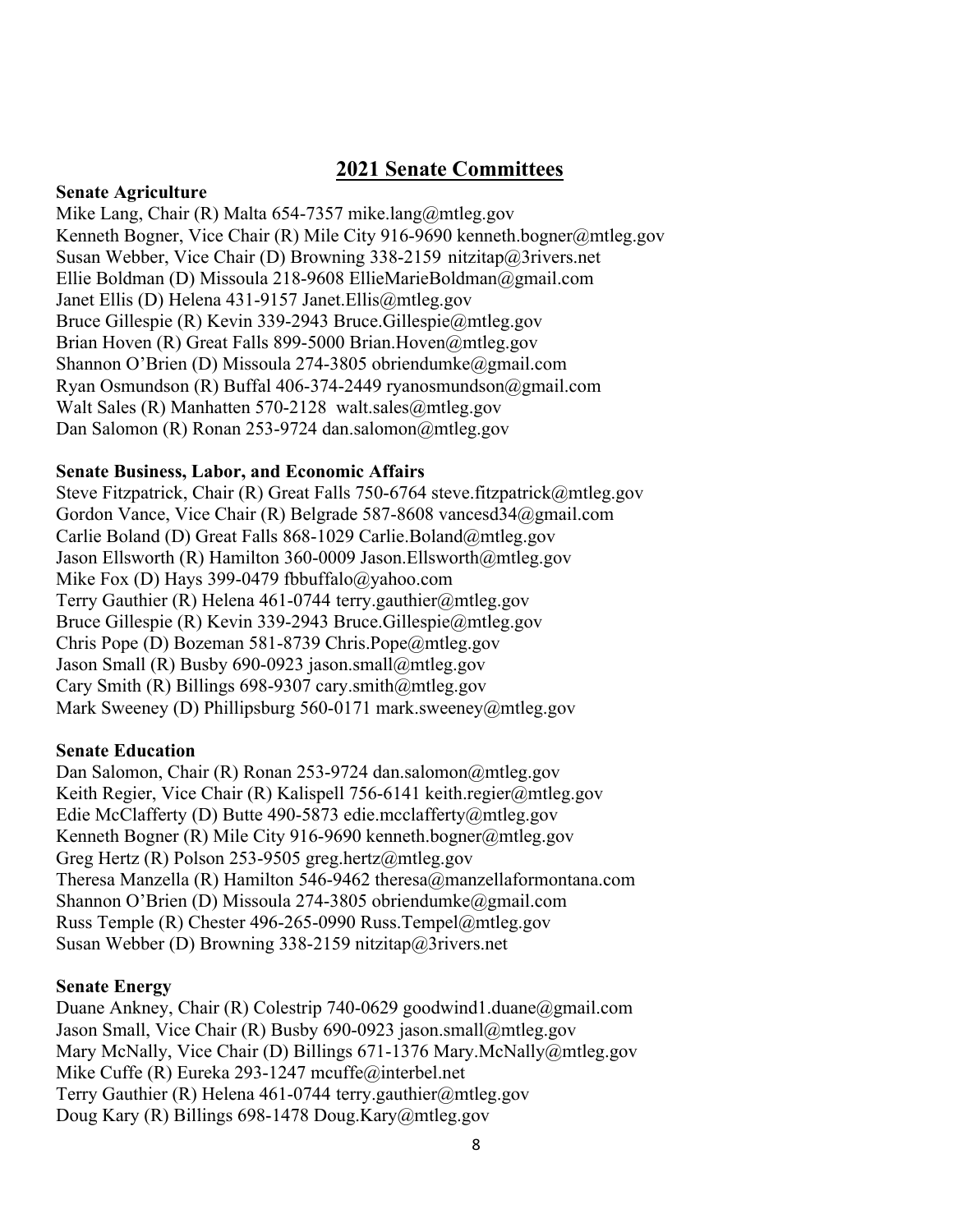Ryan Lynch (D) Butte 498-6625 ryan.lynch@mtleg.gov Chris Pope (D) Bozeman 581-8739 Chris.Pope@mtleg.gov Keith Regier (R) Kalispell 756-6141 keith.regier@mtleg.gov Mark Sweeney (D) Phillipsburg 560-0171 mark.sweeney@mtleg.gov Russ Temple (R) Chester 496-265-0990 Russ.Tempel@mtleg.gov

#### **Senate Finance and Claims**

Ryan Osmundson, Chair (R) Buffalo 406-374-2449 ryanosmundson@gmail.com Mike Cuffe, Vice Chair (R) Eureka 293-1247 mcuffe@interbel.net Janet Ellis, Vice Chair (D) Helena 431-9157 Janet.Ellis@mtleg.gov Duane Ankney (R) Colestrip 740-0629 goodwind1.duane@gmail.com Kenneth Bogner (R) Mile City 916-9690 kenneth.bogner@mtleg.gov Ellie Boldman (D) Missoula 218-9608 EllieMarieBoldman@gmail.com Pat Flowers (D) Belgrade 580-0035 pat.flowers@mtleg.gov Carl Glimm (R) Columbia Falls 751-7334 carl.glimm@mtleg.gov David Howard (R) Park City 633-2762 David.Howard@mtleg.gov Tom Jacobson (D) Great Falls 868-9814 Tom.Jacobson@mtleg.gov Doug Kary (R) Billings 698-1478 Doug.Kary@mtleg.gov Bob Keenan (R) Big Fork 250-4111 Bob.Keenan@mtleg.gov Mike Lang (R) Malta 654-7357 mike.lang@mtleg.gov Ryan Lynch (D) Butte 498-6625 ryan.lynch@mtleg.gov Mary McNally (D) Billings 671-1376 Mary.McNally@mtleg.gov Shane Morigeau (D) Missoula 546-4290 shane@shaneformt.com Dan Salomon (R) Ronan 253-9724 dan.salomon@mtleg.gov Cary Smith (R) Billings 698-9307 cary.smith@mtleg.gov Jeff Welborn (R) Dillon 949-6070 Jeff.welborn@mtleg.gov

#### **Senate Fish, Wildlife, and Parks**

Steve Hinebauch, Chair (R) Wibaux 365-7967 steve.hinebauch@mtleg.gov Bob Brown, Vice Chair (R) Thompson Falls 242-0141 Bob.Brown@mtleg.gov Tom Jacobson, Vice Chair (D) Great Falls 868-9814 Tom.Jacobson@mtleg.gov Mark Blasdel (R) Kalispell 261-3269 Mark.Blasdel@mtleg.gov Jill Cohenour (D) Helena 227-1144 Jill.Cohenour@mtleg.gov Jason Ellsworth (R) Hamilton 360-0009 Jason.Ellsworth@mtleg.gov Pat Flowers (D) Belgrade 580-0035 pat.flowers@mtleg.gov Greg Hertz (R) Polson 253-9505 greg.hertz@mtleg.gov David Howard (R) Park City 633-2762 David.Howard@mtleg.gov Bob Keenan (R) Big Fork 250-4111 Bob.Keenan@mtleg.gov Edie McClafferty (D) Butte 490-5873 edie.mcclafferty@mtleg.gov Brad Molnar (R) Laurel 794-5982 brad.molnar@mtleg.gov Shane Morigeau (D) Missoula 546-4290 shane@shaneformt.com

#### **Senate Highways and Transportation**

Gordon Vance, Chair (R) Belgrade 587-8608 vancesd34@gmail.com Jeff Welborn, Vice Chair (R) Dillon 949-6070 Jeff.welborn@mtleg.gov Carlie Boland, Vice Chair (D) Great Falls 868-1029 Carlie.Boland@mtleg.gov Bryce Bennet (D) Missoula 546-3629 bennettformontana@gmail.com Steve Fitzpatrick (R) Great Falls 750-6764 steve.fitzpatrick@mtleg.gov Mike Fox (D) Hays 399-0479 fbbuffalo@yahoo.com Chris Friedel (R) Billings 272-2245 chris@chrisfriedel.com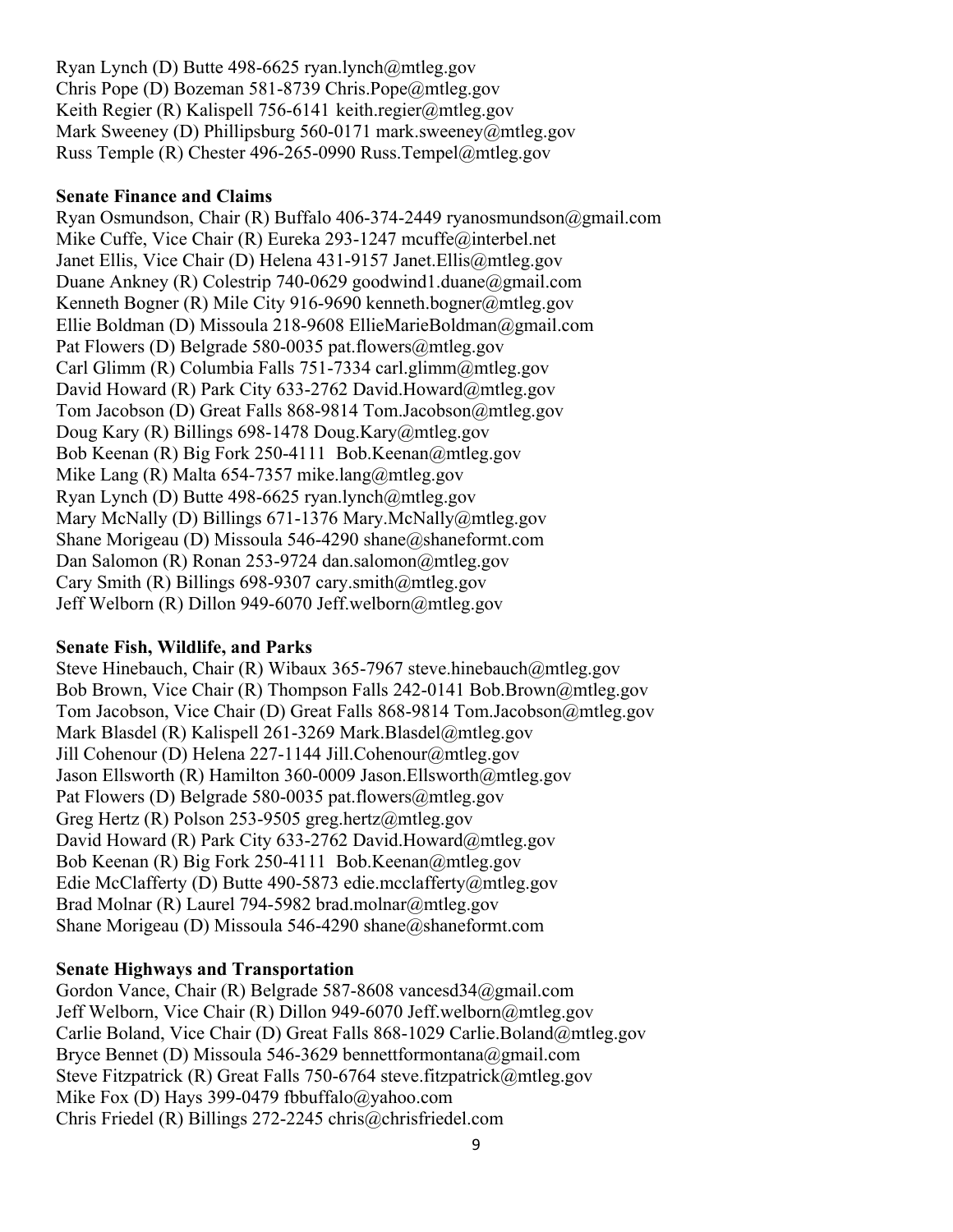Carl Glimm (R) Columbia Falls 751-7334 carl.glimm@mtleg.gov Jen Gross (D) Billings 696-0649 Jen.Gross@mtleg.gov Tom McGillvray (R) Billings 698-4428 tvmcgillvray@gmail.com Diane Sands (D) Missoula 251-2001 senatorsands  $\omega$ gmail.com Cary Smith (R) Billings 698-9307 cary.smith@mtleg.gov

#### **Senate Judiciary**

Keith Regier, Chair (R) Kalispell 756-6141 keith.regier@mtleg.gov Tom McGillvray, Vice Chair (R) Billings 698-4428 tvmcgillvray@gmail.com Diane Sands, Vice Chair (D) Missoula 251-2001 senatorsands@gmail.com Bryce Bennet (D) Missoula 546-3629 bennettformontana@gmail.com Bob Brown (R) Thompson Falls 242-0141 Bob.Brown@mtleg.gov John Esp (R) Big Timber 932-5662 johnesp2001@yahoo.com Chris Friedel (R) Billings 272-2245 chris@chrisfriedel.com Jen Gross (D) Billings 696-0649 Jen.Gross@mtleg.gov Steve Hinebauch (R) Wibaux 365-7967 steve.hinebauch@mtleg.gov Theresa Manzella (R) Hamilton 546-9462 theresa@manzellaformontana.com Susan Webber (D) Browning 338-2159 nitzitap@3rivers.net

#### **Senate Local Government**

Terry Gauthier, Chair (R) Helena 461-0744 terry.gauthier@mtleg.gov John Esp, Vice Chair (R) Big Timber 932-5662 johnesp2001@yahoo.com Ellie Boldman, Vice Chair (D) Missoula 218-9608 EllieMarieBoldman@gmail.com Mark Blasdel (R) Kalispell 261-3269 Mark.Blasdel@mtleg.gov Carlie Boland (D) Great Falls 868-1029 Carlie.Boland@mtleg.gov Jason Ellsworth (R) Hamilton 360-0009 Jason.Ellsworth@mtleg.gov Steve Fitzpatrick (R) Great Falls 750-6764 steve.fitzpatrick@mtleg.gov Chris Friedel (R) Billings 272-2245 chris@chrisfriedel.com Shane Morigeau (D) Missoula 546-4290 shane@shaneformt.com Chris Pope (D) Bozeman 581-8739 Chris.Pope@mtleg.gov

#### **Senate Natural Resources**

Jeff Welborn, Chair (R) Dillon 949-6070 Jeff.welborn@mtleg.gov Jason Small, Vice Chair (R) Busby 690-0923 jason.small@mtleg.gov Pat Flowers, Vice Chair (D) Belgrade 580-0035 pat.flowers@mtleg.gov Duane Ankney (R) Colestrip 740-0629 goodwind1.duane@gmail.com Bob Brown (R) Thompson Falls 242-0141 Bob.Brown@mtleg.gov Jill Cohenour (D) Helena 227-1144 Jill.Cohenour@mtleg.gov Bruce Gillespie (R) Kevin 339-2943 Bruce.Gillespie@mtleg.gov Brian Hoven (R) Great Falls 899-5000 Brian.Hoven@mtleg.gov Tom Jacobson (D) Great Falls 868-9814 Tom.Jacobson@mtleg.gov Mike Lang (R) Malta 654-7357 mike.lang@mtleg.gov JP Pomnichowski (D) Bozeman 587-7846 jp.pomnichowski@mtleg.gov

#### **Senate Public Health**

David Howard, Chair (R) Park City 633-2762 David.Howard@mtleg.gov Bob Keenan, Vice Chair (R) Big Fork 250-4111 Bob.Keenan@mtleg.gov Jen Gross, Vice Chair (D) Billings 696-0649 Jen.Gross@mtleg.gov Carl Glimm (R) Columbia Falls 751-7334 carl.glimm@mtleg.gov Steve Hinebauch (R) Wibaux 365-7967 steve.hinebauch@mtleg.gov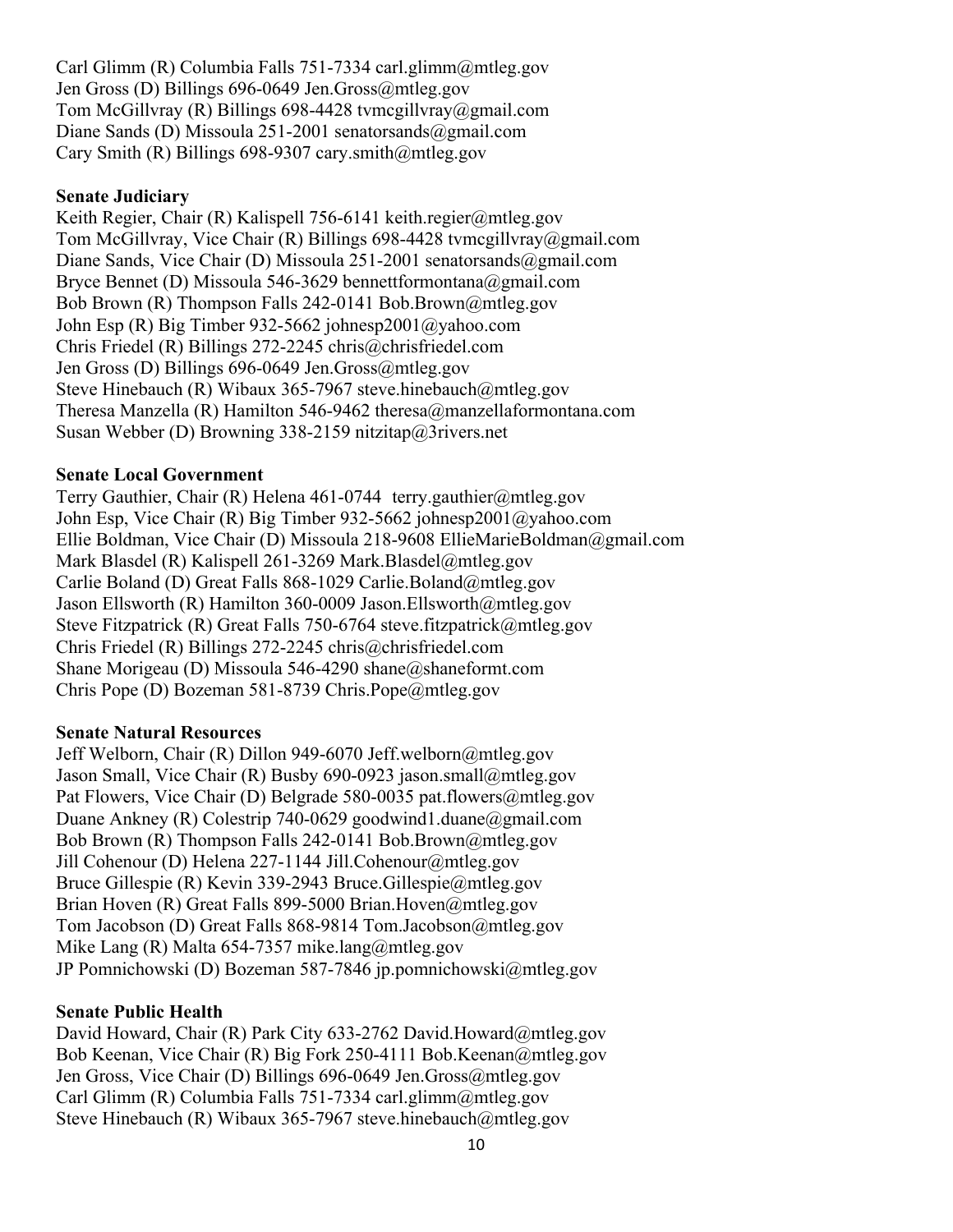Tom McGillvray (R) Billings 698-4428 tvmcgillvray@gmail.com Mary McNally (D) Billings 671-1376 Mary.McNally@mtleg.gov Brad Molnar (R) Laurel 794-5982 brad.molnar@mtleg.gov Diane Sands (D) Missoula 251-2001 senatorsands@gmail.com

#### **Senate State Administration**

Doug Kary, Chair (R) Billings 698-1478 Doug.Kary@mtleg.gov Gordon Vance, Vice Chair (R) Belgrade 587-8608 vancesd34@gmail.com Bryce Bennet, Vice Chair (D) Missoula 546-3629 bennettformontana@gmail.com Mike Cuffe (R) Eureka 293-1247 mcuffe@interbel.net Janet Ellis (D) Helena 431-9157 Janet.Ellis@mtleg.gov Mike Fox (D) Hays 399-0479 fbbuffalo@yahoo.com Ryan Osmundson (R) Buffalo 406-374-2449ryanosmundson@gmail.com Walt Sales (R) Manhatten 570-2128 walt.sales@mtleg.gov

#### **Senate Taxation**

Brian Hoven, Chair (R) Great Falls 899-5000 Brian.Hoven@mtleg.gov Greg Hertz, Vice Chair (R) Polson 253-9505 greg.hertz@mtleg.gov Jill Cohenour, Vice Chair (D) Helena 227-1144 Jill.Cohenour@mtleg.gov Mark Blasdel (R) Kalispell 261-3269 Mark.Blasdel@mtleg.gov Edie McClafferty (D) Butte 490-5873 edie.mcclafferty@mtleg.gov Brad Molnar (R) Laurel 794-5982 brad.molnar@mtleg.gov Shannon O'Brien (D) Missoula 274-3805 obriendumke@gmail.com JP Pomnichowski (D) Bozeman 587-7846 jp.pomnichowski@mtleg.gov Russ Temple (R) Chester 496-265-0990 Russ.Tempel@mtleg.gov Walt Sales (R) Manhatten 570-2128 walt.sales@mtleg.gov Gordon Vance (R) Belgrade 587-8608 vancesd34@gmail.com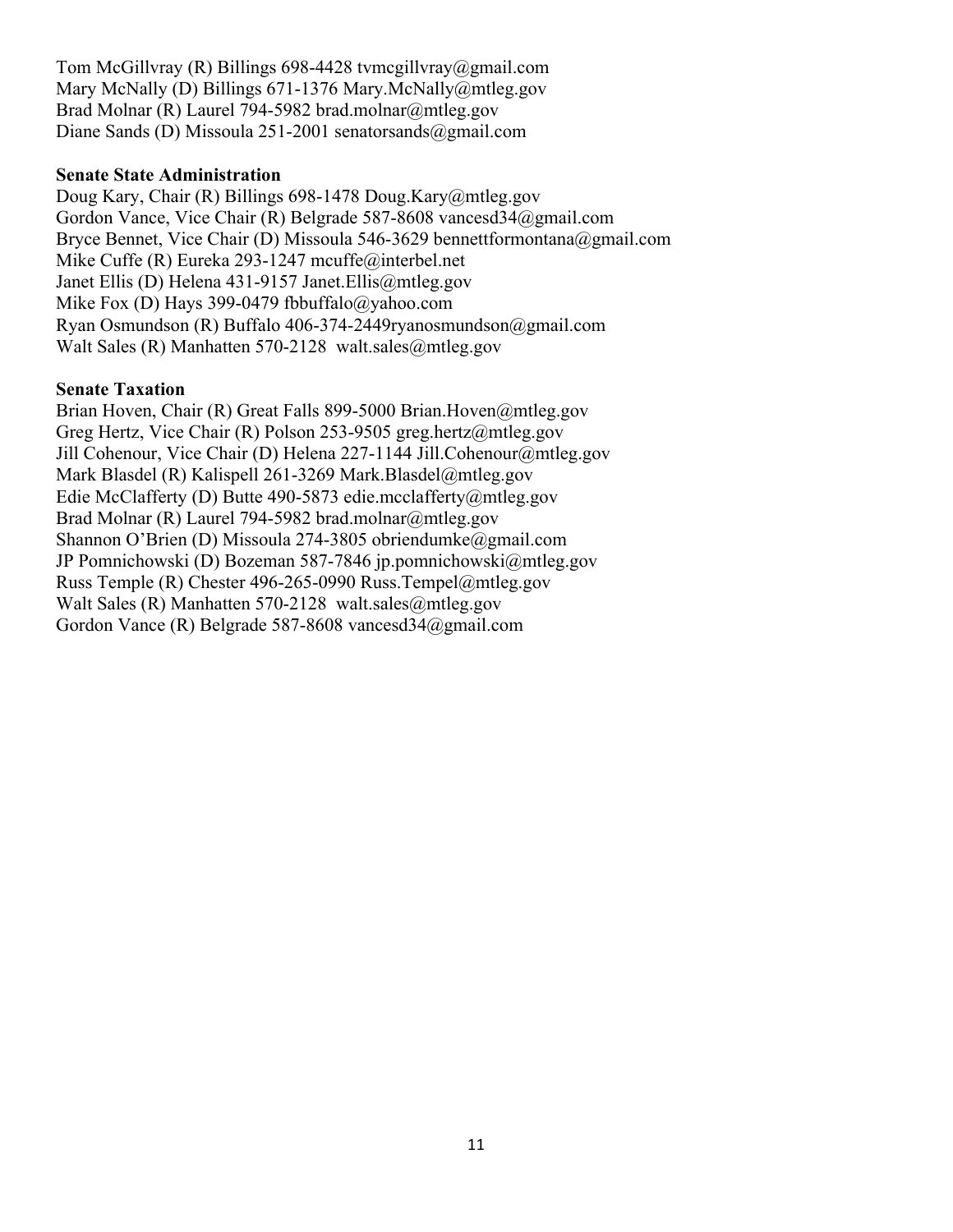# **2021 House of Representatives Contact List**

| Dist.           | 2021 Legislator                   | Contact Info.                                                                             |
|-----------------|-----------------------------------|-------------------------------------------------------------------------------------------|
| HD <sub>1</sub> | <b>Steve Gunderson (R)</b>        | 310 Conifer Road, Libby, MT 59923, 406-334-4370, steve.gunderson@mtleg.gov                |
| HD <sub>2</sub> | Neil A Duram (R)                  | PO Box 1226, Eureka, MT 59917, 471-2356, Neil.Duram@mtleg.gov                             |
| HD <sub>3</sub> | <b>Braxton Mitchell (R)</b>       | PO Box 1765, Columbia Falls, MT 59912, 406-314-9474, BraxtonMMitchell@gmail.com           |
| HD <sub>4</sub> | Matt Regier (R)                   | PO Box 9763, Kalispell, MT 59904, (406) 253-3293, matt.regier@mtleg.gov                   |
| HD <sub>5</sub> | Dave Fern (D)                     | 211 Dakota Avenue, Whitefish, MT 59937, 406-212-0674 fern@montanasky.net                  |
| HD <sub>6</sub> | Amy Regier (R)                    | 164 Parkridge Drive Kalispell, MT 59901, (406) 253-8421, Amy.Regier@mtleg.gov             |
| HD <sub>7</sub> | Frank Garner (R)                  | Box 10176, Kalispell, MT 59904, 406-471-7197, frankgarnerhd7@gmail.com                    |
| HD <sub>8</sub> | John Fuller (R)                   | PO Box 7002, Kalispell, MT 59904, (406) 253-4897, John.Fuller@mtleg.gov                   |
| HD <sub>9</sub> | Brian Putnam (R)                  | 303 Ponderosa St., Kalispell, MT 59901 406-253-7359, brian.putnam@mtleg.gov               |
| <b>HD 10</b>    | Mark Ray Noland (R)               | P.O. Box 1852, Bigfork, MT 59911-1852, (406) 253-8982, Marknolandhd10@gmail.com           |
| HD 11           | Derek Skees (R)                   | PO Box 9134, Kalispell, MT 59904, 406-212-5493, Derek.Skees@mtleg.gov                     |
| <b>HD 12</b>    | Linda Reksten (R)                 | 118 Long Lake Drive, Polson, MT 59860, (406) 471-8359, reksten4mthouse@gmail.com          |
| <b>HD 13</b>    | Paul Fielder (R)                  | PO Box 2558, Thompson Falls, MT 59873, (406) 210-5943, paulfielder@blackfoot.net          |
| <b>HD 14</b>    | Denley M. Loge (R)                | 1296 Four Mile Rd, St. Regis, MT 59866, 649-2368, denleylogehd14@gmail.com                |
| <b>HD 15</b>    | Marvin R. Weatherwax<br>Jr(D)     | P.O. Box 2828, Browning, MT 59417, 406-270-7571, repmarvinwwaxjr@gmail.com                |
| <b>HD 16</b>    | <b>Tyson T Runningwolf</b><br>(D) | P.O. Box 377, Browning, MT 59417, 406-845-2115, trwolves@gmail.com                        |
| <b>HD 17</b>    | Ross H. Fitzgerald (R)            | 451 1st Road N.E., Fairfield, MT 59436, 406-788-1443, ross.fitzgerald@mtleg.gov           |
| <b>HD 18</b>    | Llew Jones (R)                    | 1102 4th Ave SW, Conrad, MT 59425, 406-271-3104, Llew.Jones@mtleg.gov                     |
| HD 19           | Wendy McKamey (R)                 | PO Box 333, Ulm, MT 59485, 406-868-5006, wendy.mckamey@mtleg.gov                          |
| <b>HD 20</b>    | Fred Anderson (R)                 | PO Box 6921, Great Falls, MT 59406, 406-761-4042, anderson.for.legislature.hd20@gmail.com |
| <b>HD 21</b>    | Ed Buttrey (R)                    | 708 Central Avenue, Great Falls, MT 59401, 750-6798, ed.buttrey@mtleg.gov                 |
| <b>HD 22</b>    | Lola Sheldon-Galloway<br>(R)      | 202 Sun Prairie Road, Great Falls, MT 59404, 727-4963, Iola.sheldon-galloway@mtleg.gov    |
| <b>HD 23</b>    | Scot Kerns (R)                    | 900 34th St N., Great Falls, MT 59403, 618-920-3479, Scot.Kerns@mtleg.gov                 |
| <b>HD 24</b>    | <b>Steven Galloway (R)</b>        | 202 Sun Prairie Road, Great Falls, MT 59404, 406-750-4723, galloway4mt@gmail.com          |
| <b>HD 25</b>    | Steve Gist (R)                    | 339 1st ST. N Cascade, MT 59421, (406) 231-4050, steve.gist@mtleg.gov                     |
| <b>HD 26</b>    | Jeremy Trebas (R)                 | PO Box 2364 Great Falls, MT 59403, (406) 899-5445, trebasformthouse@gmail.com             |
| <b>HD 27</b>    | Joshua J Kassmier (R)             | PO Box 876, Fort Benton, MT 59442, 781-5386, jkassmier@live.com                           |
| <b>HD 28</b>    | Ed Hill $(R)$                     | PO Box 5, Havre, MT 59501, 390-1098, Ed.Hill@mtleg.gov                                    |
| <b>HD 29</b>    | Dan Bartel (R)                    | PO Box 1181, Lewistown, MT 59457, 406-366-4160, danbartel2@gmail.com                      |
| <b>HD 30</b>    | E. Wylie Galt (R)                 | 106 71 Ranch Road, Martinsdale, MT 59053, 406-220-0157, wyliegaltformt@gmail.com          |
| <b>HD 31</b>    | Frank Smith (D)                   | P.O. Box 729 Poplar, MT 59255, (406) 942-0616, clairena@hughes.net                        |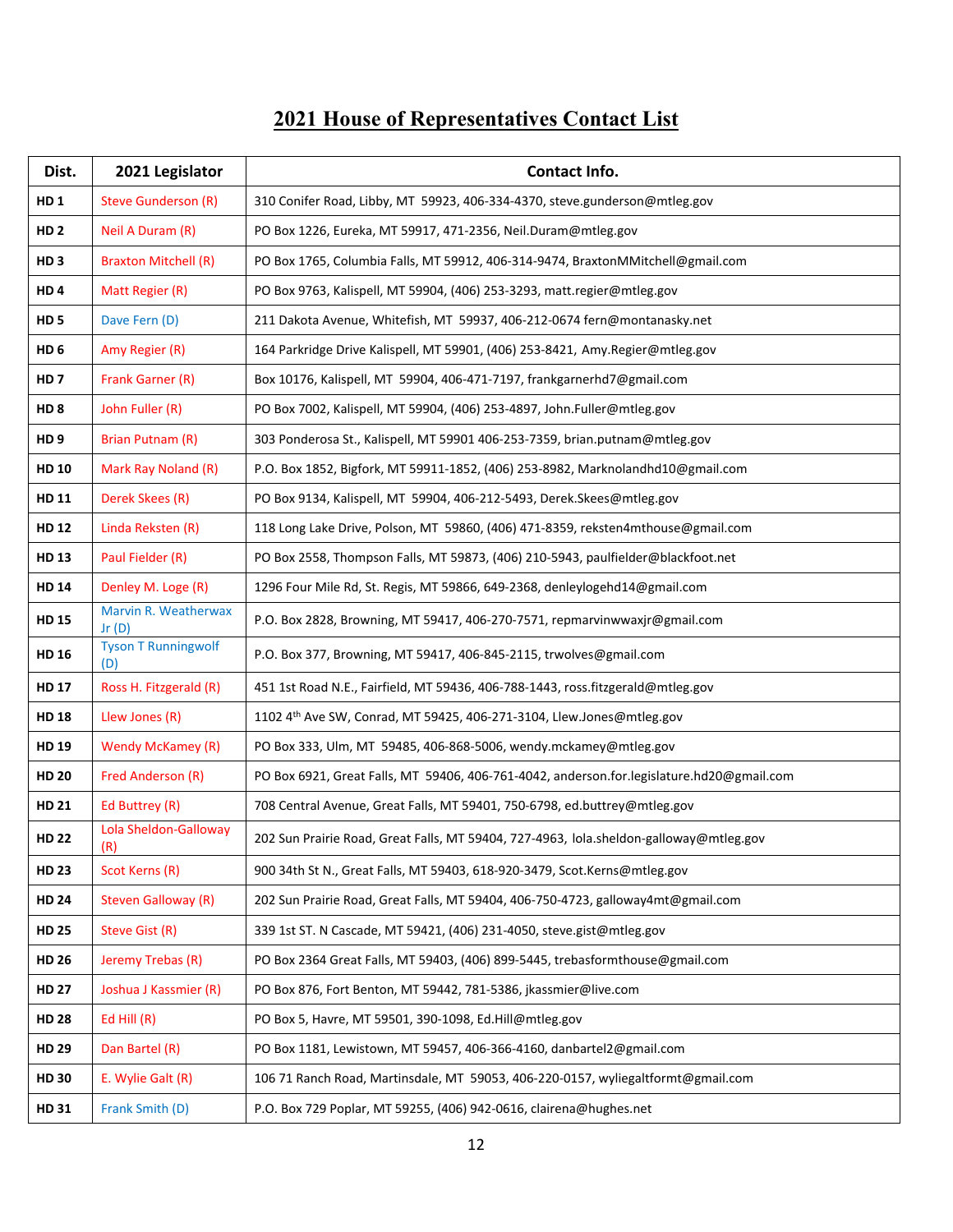| Dist.        | 2021 Legislator                      | Contact Info.                                                                                               |
|--------------|--------------------------------------|-------------------------------------------------------------------------------------------------------------|
| <b>HD 32</b> | Jonathan Windy Boy<br>(D)            | Box 250, Box Elder, MT 59521, 945-1805, Rep32jwb@gmail.com                                                  |
| <b>HD33</b>  | Casey Knudsen (R)                    | PO Box 18, Malta, MT 59538, 406-390-0274, casey.knudsen@mtleg.gov                                           |
| <b>HD 34</b> | Rhonda Knudsen (R)                   | P.O. Box 734 Culbertson, MT 59218, (406) 489-5253, rhonda.knudsen@mtleg.gov                                 |
| <b>HD 35</b> | Brandon Ler (R)                      | 11313 County Road 338, Savage, MT 59262, 480-5687, doublelfencing@gmail.com                                 |
| <b>HD 36</b> | <b>Bob Phalen (R)</b>                | 444 Road 222, Lindsay, MT 59339, 406-939-1187, Bob.Phalen@mtleg.gov                                         |
| <b>HD 37</b> | Jerry Schillinger (R)                | Box 147, Circle, MT 59215, 406-974-2478, jerry.schillinger@mtleg.gov                                        |
| <b>HD38</b>  | Kenneth Holmlund (R)                 | 1612 Tompy St, Miles City, MT 59301, 951-6764, Ken.holmlund@mtleg.gov                                       |
| <b>HD 39</b> | <b>Geraldine Custer (R)</b>          | P.O. Box 1075, Forsyth, MT 59327-1075, (406) 351-1235, jericuster@yahoo.com                                 |
| <b>HD 40</b> | Barry Usher (R)                      | 6900 S Frontage Rd, Billings, MT 59101, barry.usher@mtleg.gov                                               |
| <b>HD 41</b> | <b>Rynalea Whiteman</b><br>Pena (D)  | PO Box 655, Lame Deer, MT 59043, (406) 6477-8717, pena_rynalea@yahoo.com                                    |
| <b>HD 42</b> | <b>Sharon Stewart</b><br>Peregoy (D) | Sharon Stewart Peregoy, PO Box 211, Crow Agency, MT 59022, 406-639-2198,<br>sharon.stewartparagoy@mtleg.gov |
| <b>HD43</b>  | Kerri Seekins-Crowe (R)              | 480 Pinon Drive, Billings, MT 59105, (406) 208-6587, kerri4MT@gmail.com                                     |
| <b>HD 44</b> | Larry Brewster (R)                   | 1216 Babcock Blvd, Billings, MT 59105, 406-670-0929, Larry.Brewster@mtleg.gov                               |
| <b>HD45</b>  | Katie Zolnikov (R)                   | 2812 2nd Ave North Apt 2, Billings, MT 59101, (406) 690-1684, katiezolnikov@gmail.com                       |
| <b>HD 46</b> | <b>Bill Mercer (R)</b>               | PO Box 2118, Billings, MT 59103, 698-1671, wwmercer406@gmail.com                                            |
| <b>HD 47</b> | Kathy Kelker (D)                     | 2438 Rimrock Road, Billings, MT 59104-0254, (406) 698-5610, Kathy. Whitman@mtleg.gov                        |
| <b>HD48</b>  | Jessica Karjala (D)                  | 6125 Masters Blvd., Billings, MT 59106, (406) 672-8681, Jessica.Karjala@gmail.com                           |
| <b>HD49</b>  | <b>Emma Kerr-Carpenter</b><br>(D)    | 425 Burlington Ave, Billings, MT 59101, 894-0377, emma.kc@mtleg.gov                                         |
| <b>HD 50</b> | <b>Mallerie Stromswold</b><br>(R)    | PO Box 5315 Helena, MT 59604, 406-670-0698, Malleriestromswold@gmail.com                                    |
| <b>HD 51</b> | Frank Fleming (R)                    | 626 South 38th St West #22, Billings, MT 59102, (406) 652-6673 or (406) 697-9354, fleminglor5@gmail.com     |
| <b>HD 52</b> | James Patelis (R)                    | 6321 Gray Hawk Way, Billings, MT 59106, (406) 671-9972, jimmyformontana@gmail.com                           |
| <b>HD 53</b> | Dennis Lenz (R)                      | PO Box 20752, Billings, MT 59104, (406) 671-7052, Dennis.Lenz@mtleg.gov                                     |
| <b>HD 54</b> | Terrill Moore (R)                    | 5414 Green Teal Dr. Billings, MT 59106, (406) 671-5393, terry.moore@mtleg.gov                               |
| <b>HD 55</b> | Vince Ricci (R)                      | 1231 5th Ave., Laurel, MT 59044, (406) 855-9153, vince.ricci@mtleg.gov                                      |
| <b>HD 56</b> | Sue Vinton (R)                       | PO Box 236, Billings, MT 59103, 406-855-2625, sue.vinton@mtleg.gov                                          |
| <b>HD 57</b> | Fiona Nave (R)                       | 38 Quinn Coulee Rd, Columbus, MT 59019, (406) 321-4602, Fiona.nave@mtleg.gov                                |
| <b>HD 58</b> | Seth Berglee (R)                     | PO Box 340, Joliet, MT 59041, 690-9329, Seth.Berglee@mtleg.gov                                              |
| <b>HD 59</b> | Marty Malone (R)                     | PO Box 152, Pray, MT 59065, 223-1302, dogrockranch@gmail.com                                                |
| HD 60        | Laurie Bishop (D)                    | 211 S. Yellowstone St., Livingston, MT 59047, 223-1122, Laurie.Bishop@mtleg.gov                             |
| <b>HD 61</b> | Jim Hamilton (D)                     | P.O. Box 1768, Bozeman, MT 59771, (406) 570-7517, Jim.Hamilton@mtleg.gov                                    |
| <b>HD 62</b> | Ed Stafman (D)                       | 515 West Cleveland St, Bozeman, MT 59715, (406) 640-3362, Edstafman@gmail.com                               |
| HD 63        | Alice Buckley (D)                    | 107 S. 10th Ave., Bozeman, MT 59715, (406) 404-0891, aliceformontana@gmail.com                              |
| <b>HD 64</b> | Jane Gillette (R)                    | PO Box 1751 Bozeman, MT 59771, (406) 800-1427, Jane@drjaneGillette.com                                      |
| <b>HD 65</b> | Kelly Kortum (D)                     | PO Box 942 Bozeman, MT 59771, (406) 579-7531, kelly.kortum@mtleg.gov                                        |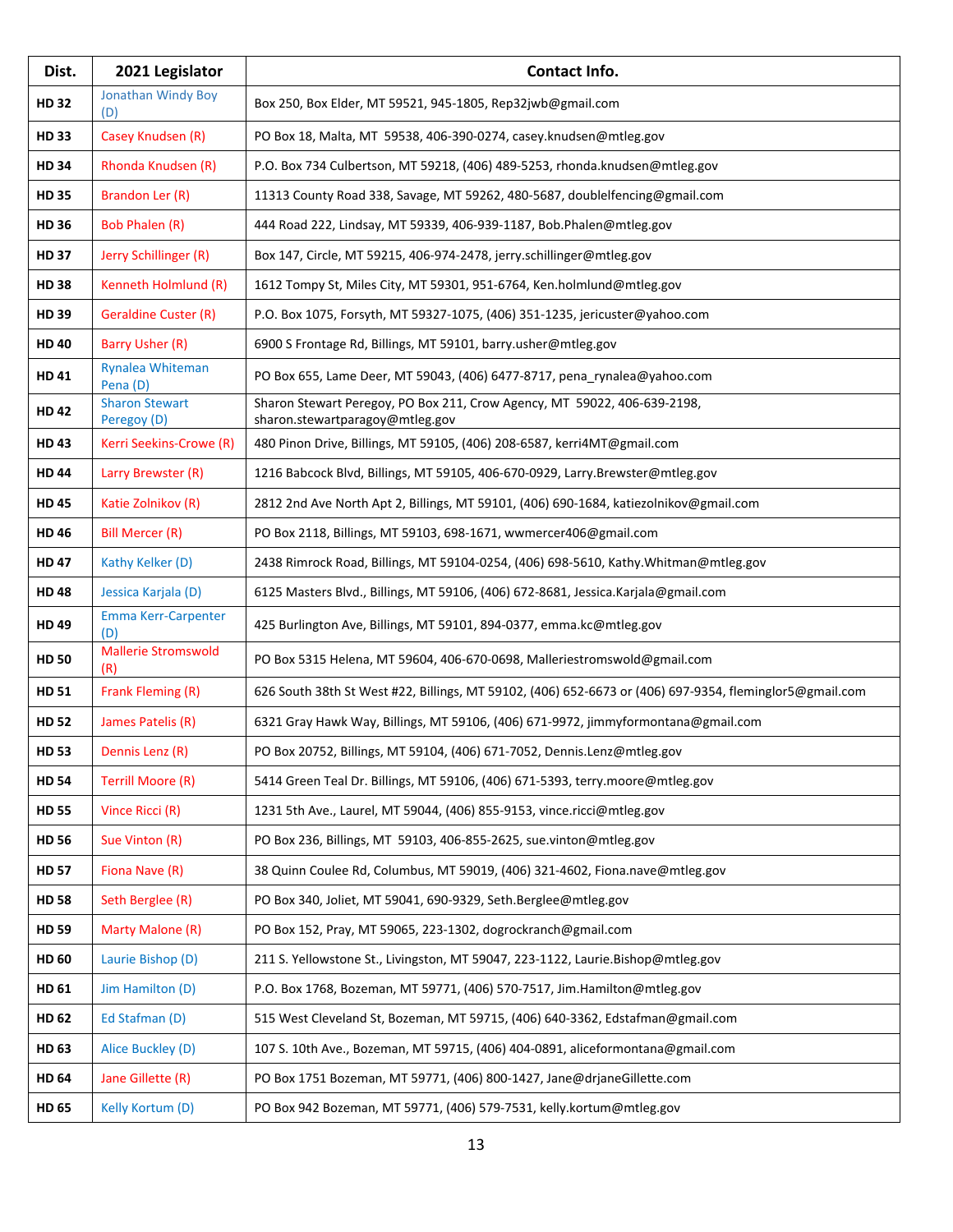| Dist.        | 2021 Legislator            | Contact Info.                                                                                     |
|--------------|----------------------------|---------------------------------------------------------------------------------------------------|
| <b>HD 66</b> | Denise Hayman(D)           | P.O. Box 6115, Bozeman, MT 59771-6115, (406) 579-1986, denise.hayman@mtleg.gov                    |
| <b>HD 67</b> | Jedediah Hinkle (R)        | 1700 Drummond Blvd Belgrade, MT 59714, (406) 585-0722, jedediah.hinkle@mtleg.gov                  |
| <b>HD 68</b> | Caleb Hinkle (R)           | P.O. Box 468, Belgrade, MT 59714, (406) 529-7091, calebformontana@outlook.com                     |
| HD 69        | Jennifer Carlson (R)       | 110 Flying Eagle Way, Manhattan, MT 59741, (406) 282-7250, Jennifer@CarlsonForLiberty.com         |
| <b>HD 70</b> | Julie Dooling (R)          | 3855 Cedar Valley Rd, Helena, MT 59602, 471-4125, julie.dooling@mtleg.com                         |
| <b>HD 71</b> | Kenneth Walsh (R)          | PO Box 483, Twin Bridges, MT 59754, (406) 596-0418, kenneth.walsh@mtleg.gov                       |
| <b>HD 72</b> | Tom Welch (R)              | 607 Highland Ave., Dillon, MT 59725, 406-683-4811, tom.welch@mtleg.gov                            |
| <b>HD73</b>  | Jim Keane (D)              | 2131 Wall Street, Butte, MT 59701, 406-723-8378                                                   |
| <b>HD 74</b> | Derek J. Harvey (D)        | P.O. Box 3111, Butte, MT 59701, (406) 490-5472, derek.harvey@mtleg.gov                            |
| <b>HD 75</b> | Marta Bertoglio (R)        | 23 Bridger Mountain Rd N., Montana City, MT 59634, 438-1772, marta@martaformontana.com            |
| <b>HD 76</b> | Donovan Hawk (D)           | 3474 Hannibal, Butte, MT 59701, (406) 533-9125, Donavon.Hawk@mtleg.gov                            |
| <b>HD 77</b> | Sara Novak (D)             | 2136 N. Cable Rd., Anaconda, MT 59711, (406) 691-0069, novak4hd77@gmail.com                       |
| <b>HD 78</b> | Gregory L. Frazer (R)      | 210 4th St., Deer Lodge, MT 59722, no phone, gregoryfrazer.hd78@gmail.com                         |
| HD 79        | Rob Farris-Olsen (D)       | P.O. Box 418, Helena, MT 59624-0418, (406) 794-4780, robformontana@gmail.com                      |
| <b>HD 80</b> | <b>Becky Beard (R)</b>     | 23920 US Hwy 12 E, Elliston, MT 59728, (406) 492-6590 or (406) 492-6592, becky4hd80@blackfoot.net |
| <b>HD 81</b> | Mary Caferro (D)           | Po Box 688, Helena, MT 59624, (406) 461-2384, marycaferro@gmail.com                               |
| <b>HD 82</b> | Moffie Funk (D)            | PO Box 925 Helena, MT 59624, (406) 461-6785, Moffie.Funk@mtleg.gov                                |
| <b>HD 83</b> | Kim Abbott (D)             | PO Box 1752, Helena, MT 59624, 406-439-8721, kim.abbott@mtleg.gov                                 |
| <b>HD 84</b> | Mary Ann Dunwell (D)       | 2811 Alexis Ave., Helena, MT 59601, (406) 461-5358, maryann.dunwell@mtleg.gov                     |
| <b>HD 85</b> | Michele Binkley (R)        | PO Box 1601, Hamilton, MT 59840, (406) 375-0291, michele@binkleyformontana.com                    |
| <b>HD 86</b> | David Bedey (R)            | 224 South 5th Street, Hamilton, MT 59840, 363-2755, david.bedey@mtleg.gov                         |
| <b>HD 87</b> | Ron Marshall (R)           | 840 S. 1st St, Hamilton, MT 59840, (406) 579-9498, ronmarshallmt87@gmail.com                      |
| <b>HD 88</b> | Sharon Greef (R)           | PO Box 1327, Florence, MT 59833, (406) 370-0580, sharon.greef@mtleg.gov                           |
| <b>HD 89</b> | Katie Sullivan (D)         | PO Box 7853, Missoula, MT 59807, 616-3914, katie.sullivan@mtleg.gov                               |
| HD 90        | Marilyn J. Marler (D)      | 1750 South 8th St. West, Missoula, MT 59801, (406) 544-7189, marilyn.marler@mtleg.gov             |
| HD 91        | Connie Keogh (D)           | PO Box 7542, Missoula, MT 59807, (406) 298-0985, Connie.Keogh@mtleg.gov                           |
| <b>HD 92</b> | Mike Hopkins (R)           | PO Box 848, Missoula, MT 59806, (406) 531-1775, Mike.Hopkins@mtleg.gov                            |
| <b>HD 93</b> | Joe Read (R)               | 35566 Terrace Lk Rd, Building 3, Ronan, MT 59864, 253-1130, joeread2021mt@gmail.com               |
| <b>HD 94</b> | Thomas France (D)          | 5900 Thornbird Ln., Missoula, MT 59808, (406) 396-5085, tom.france@mtleg.gov                      |
| <b>HD 95</b> | Danny Tenenbaum (D)        | P O Box 8612, Missoula, MT 59807, (406) 285-1460, drtenenbaum@gmail.com                           |
| <b>HD 96</b> | Kathy Whitman (R)          | PO Box 16323, Missoula, MT 59808, (406) 207-4709, Kathy. Whitman@mtleg.gov                        |
| <b>HD 97</b> | <b>Bradley Tschida (R)</b> | 10825 Mullan Rd., Missoula, MT 59808, (406) 546-4349, brad.tschida@mtleg.gov                      |
| <b>HD 98</b> | Willis Curdy (D)           | 11280 Kona Ranch Road, Missoula, MT 59804, 728-0981, Willis.Curdy@mtleg.gov                       |
| HD 99        | Mark Thane (D)             | P.O. Box 692, Missoula, MT 59806, (406) 552-3957, ThaneHD99@gmail.com                             |
| HD 100       | Andrea Olsen (D)           | 622 Rollins St, Missoula, MT 59801-3719, 543-2666, Andrea.Olsen@MTLeg.gov                         |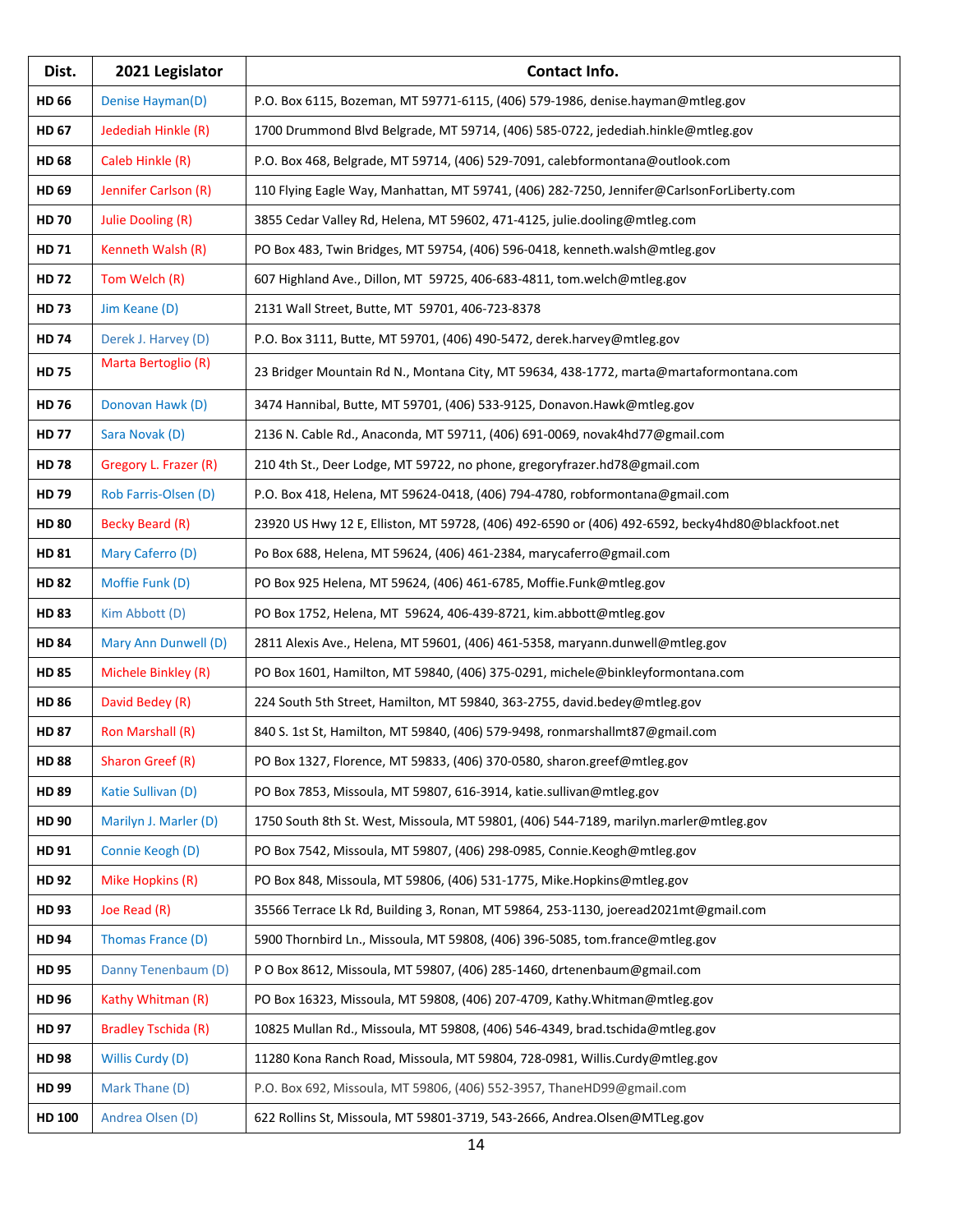# **2021 House of Representatives Committees**

#### **House Agriculture Committee**

Josh Kassmier, Chair (R) Fort Benton 781-5386 Jkassmier@live.com Julie Dooling, Vice Chair (R) E. Helena 471-4125 julie.dooling@mtleg.gov Andrea Olsen, Vice Chair (D) Missoula 543-2666 Andrea.Olsen@MTLeg.gov Becky Beard (R) Elliston 492-6590 becky4hd80@blackfoot.net Michele Binkely (R) Hamilton 375-0291 michele@binkleyformontana.com Willis Curdy (D) Missoula 728-0981 Willis.Curdy@mtleg.gov Moffie Funk (D) Helena 461-6785 Moffie.Funk@mtleg.gov Casey Knudsen (R) Malta 390-0274 casey.knudsen@mtleg.gov Brandon Ler (R) Savage 480-5687 doublelfencing@gmail.com Marty Malone (R) Pray 223-1302 dogrockranch@gmail.com Ron Marshall (R) Hamilton 579-9498 ronmarshallmt87@gmail.com Wendy McKamey (R) Great Falls 868-5006 wendy.mckamey@mtleg.gov Frank Smith (D) Poplar 942-0616 clairena@hughes.net Katie Sullivan (D) Missoula 616-3914 katie.sullivan@mtleg.gov Kenneth Walsh (R) Twin Bridges 596-0418 kenneth.walsh@mtleg.gov Rynalea Whiteman Pena (D) Lame Deer 477-8717 pena\_rynalea@yahoo.com

#### **House Appropriations Committee**

Llew Jones, Chair (R) Conrad 271-3104 Llew.Jones@mtleg.gov Kenneth Holmlund, Vice Chair (R) Miles City 951-6764 Ken.holmlund@mtleg.gov Matt Regier, Vice Chair (R) Kalispell 253-3293 matt.regier@mtleg.gov Brad Tschida, Vice Chair (R) Missoula 546-4349 brad.tschida@mtleg.gov Mary Caferro, Vice Chair (D) Helena 461-2384 marycaferro@gmail.com Dan Bartel (R) Lewistown 366-4160 danbartel2@gmail.com David Bedey (R) Hamilton 381-2059 david.bedey@mtleg.gov John Fuller (R) Kalispell 253-4897 John.Fuller@mtleg.gov Frank Garner (R) Kalispell 471-7197 frankgarnerhd7@gmail.com Jim Hamilton (D) Bozeman 570-7517 Jim.Hamilton@mtleg.gov Mike Hopkins (R) Missoula 531-1775 Mike.Hopkins@mtleg.gov Jim Keane (D) Butte 723-8378 Connie Keogh (D) Missoula 298-0985 Connie.Keogh@mtleg.gov Emma Kerr-Carpenter (D) Billings 894-0377 emma.kc@mtleg.gov Bill Mercer (R) Billings 698-1671 wwmercer406@gmail.com Terry Moore (R) Billings 671-5393 terry.moore@mtleg.gov Fiona Nave (R) Columbus 321-4602 Fiona.nave@mtleg.gov Jimmy Patelis (R) Billings 671-9972 jimmyformontana@gmail.com Joe Read (R) Ronan 253-1130 joeread2021mt@gmail.com Vince Ricci (R) Laurel 855-9153 vince.ricci@mtleg.gov Jerry Schillinger (R) Circle 974-2478 jerry.schillinger@mtleg.gov Sharon Stewart-Peregoy (D) Crow Agency 639-2198 sharon.stewartparagoy@mtleg.gov Sue Vinton (R) Billings 855-2625 sue.vinton@mtleg.gov Jonathan Windy Boy (D) Box Elder 945-1805 rep32jwb@gmail.com

#### **House Business and Labor**

Mark Noland, Chair (R) Kalispell 253-8982 marknolandhd10@gmail.com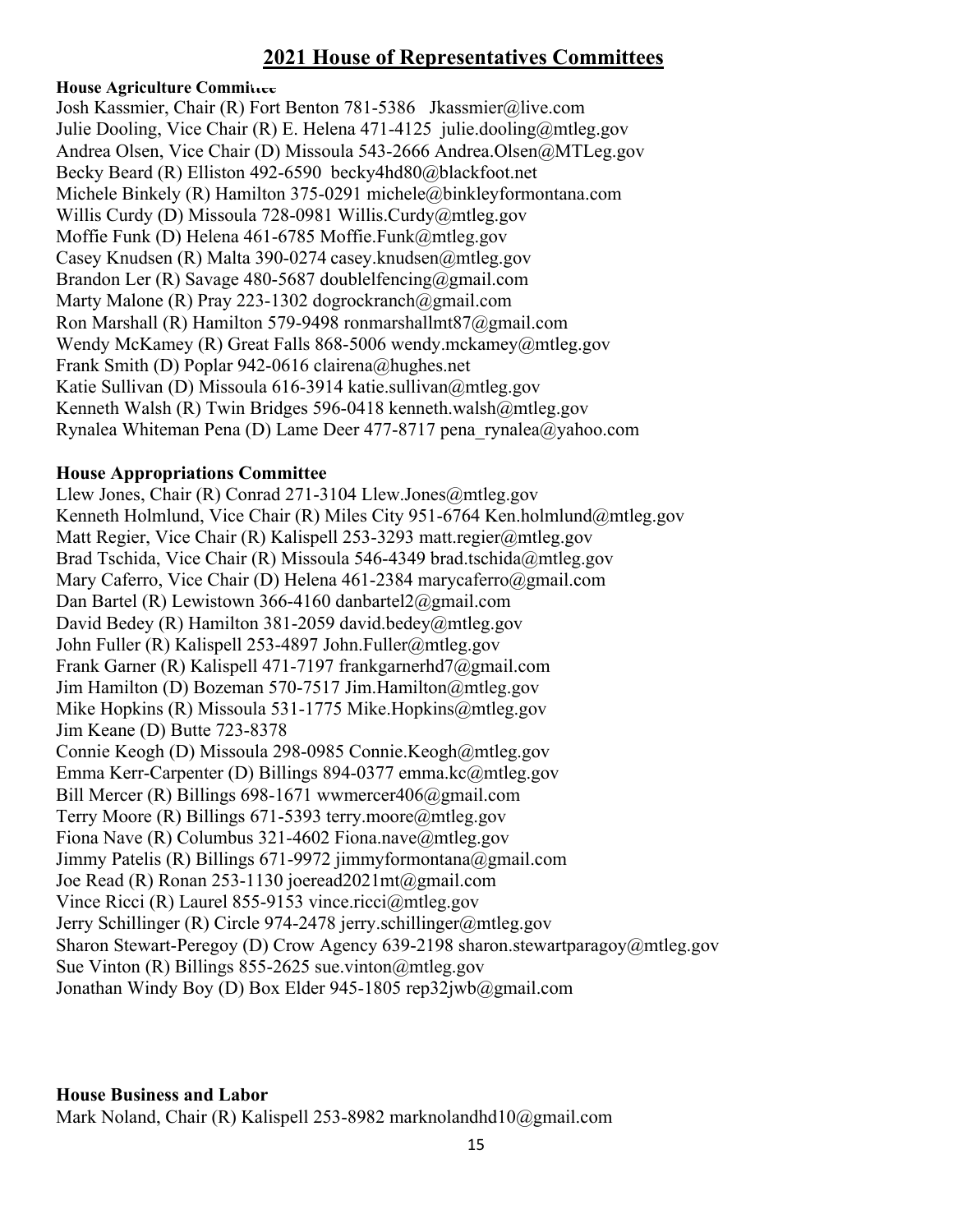Ed Buttrey, Vice Chair (R) Great Falls 750-6798 ed.buttrey@mtleg.gov Katie Sullivan, Vice Chair (D) Missoula 616-3914 katie.sullivan@mtleg.gov Kim Abbott (D) Helena 439-8721 kim.abbott@mtleg.gov Fred Anderson (R) Great Falls 761-4042 anderson.for.legislature.hd20@gmail.com Willis Curdy (D) Missoula 728-0981 Willis.Curdy@mtleg.gov Neil Duram (R) Eureka 471-2356 Neil.Duram@mtleg.gov Ross Fitzgerald (R) Fairfield 788-1443 ross.fitzgerald@mtleg.gov Moffie Funk (D) Helena 461-6785 Moffie.Funk@mtleg.gov Steven Galloway (R) Great Falls 750-4723 galloway4mt@gmail.com Steve Gist (R) Cascade 231-4050 steve.gist@mtleg.gov Steve Gunderson (R) Libby 334-4370 steve.gunderson@mtleg.gov Derek Harvey (D) Butte 490-5472 derek.harvey@mtleg.gov Denley Loge (R) St. Regis 649-2368 Denleylogehd14@gmail.com Ron Marshall (R) Hamilton 579-9498 ronmarshallmt87@gmail.com Sara Novak (D) Anaconda 691-0069 novak4hd77@gmail.com Andrea Olsen (D) Missoula 543-2666 Andrea.Olsen@MTLeg.gov Kerri Seekins-Crowe (R) Billings 208-6587 Kerri4MT@gmail.com Rynalea Whiteman Pena (D) Lame Deer 477-8717 pena\_rynalea@yahoo.com Katie Zolnikov (R) Billings 690-1684 katiezolnikov@gmail.com

#### **House Education**

Seth Berglee, Chair (R) Joliet 690-9329 Seth.Berglee@mtleg.gov Fred Anderson, Vice Chair (R) Great Falls 761-4042 anderson.for.legislature.hd20@gmail.com Moffie Funk, Vice Chair (D) Helena 461-6785 Moffie.Funk@mtleg.gov Becky Beard (R) Elliston 492-6590 becky4hd80@blackfoot.net Marta Bertoglio (R) Clancy 438-1772 martaformontana@gmail.com Laurie Bishop (D) Livingston 223-1122 Laurie.Bishop@mtleg.gov Donovan Hawk (D) Butte 533-9125 Donavon.Hawk@mtleg.gov Scot Kerns (R) Great Falls 618-920-3479 Scot.Kerns@mtleg.gov Brandon Ler (R) Savage 480-5687 doublelfencing@gmail.com Wendy Mckamey (R) Great Falls 868-5006 wendy.mckamey@mtleg.gov Braxton Mitchell (R) Columbia Falls 200-8384 BraxtonMMitchell@gmail.com Sara Novak (D) Anaconda 691-0069 novak4hd77@gmail.com Linda Reksten (R) Polson 471-8359 reksten4mthouse@gmail.com Tyson Running Wolf (D) Browning 845-2115 trwolves@gmail.com Kerry Seekins-Crowe (R) Billings 208-6587 Kerri4MT@gmail.com Mak Thane (D) Missoula 552-3957 ThaneHD99@gmail.com Sue Vinton (R) Billings 855-2625 sue.vinton@mtleg.gov

#### **House Energy**

Derek Skees, Chair (R) Kalispell 212-5493 Derek.Skees@mtleg.gov Katie Zolnikov, Vice Chair (R) Billings 690-1684 katiezolnikov@gmail.com Denise Hayman, Vice Chair (D) Bozeman 579-1986 denise.hayman@mtleg.gov Michele Binkley (R) Hamilton 375-0291 michele@binkleyformontana.com Larry Brewster (R) Billings 670-0929 Larry.Brewster@mtleg.gov Geraldine Custer (R) Forsyth 351-1235 jericuster@yahoo.com Neil Duram (R) Eureka 471-2356 Neil.Duram@mtleg.gov Josh Kassmier (R) Fort Benton 781-5386 Jkassmier@live.com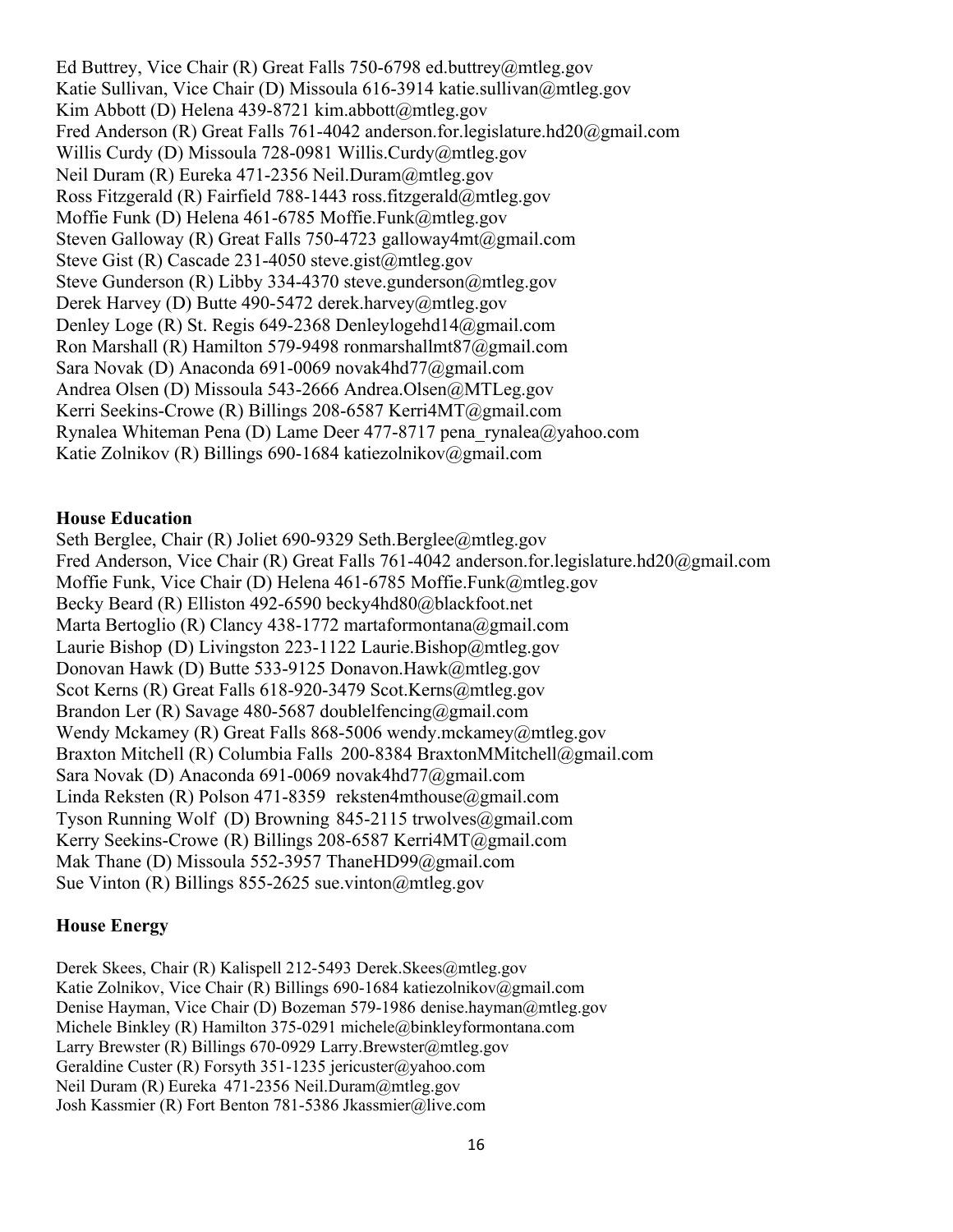Kelly Kortum (D) Bozeman 579-7531 kelly.kortum@mtleg.gov Andrea Olsen (D) Missoula 543-2666 Andrea.Olsen@MTLeg.gov Bob Phalen (R) Lindsay 939-1187 Bob.Phalen@mtleg.gov Katie Sullivan (D) Missoula 616-3914 katie.sullivan@mtleg.gov

#### **House Fish, Wildlife, and Parks**

Ross Fitzgerald, Chair (R) Fairfield 788-1443 ross.fitzgerald@mtleg.gov Neil Duram, Vice Chair (R) Eureka 471-2356 Neil.Duram@mtleg.gov Robert Farris-Olsen, Vice Chair (D) Helena 794-4780 robformontana@gmail.com Seth Berglee (R) Joliet 690-9329 Seth.Berglee@mtleg.gov Paul Fielder (R) Thompson Falls 210-5943 paulfielder@blackfoot.net om France (D) Missoula 396-5085 tom.france@mtleg.gov Jedediah Hinkle (R) Belgrade 585-0722 hinkle66@gmail.com Rhonda Knudsen (R) Culbertson 489-5253 rhonda.knudsen@mtleg.gov Denley Loge (R) St. Regis 649-2368 Denleylogehd14@gmail.com Marilyn Marler (D) Missoula 544-7189 marilyn.marler@mtleg.gov Braxton Mitchell (R) Columbia Falls 200-8384 BraxtonMMitchell@gmail.com Sara Novak (D) Anaconda 691-0069 novak4hd77@gmail.com Bob Phalen (R) Lindsay 939-1187 Bob.Phalen@mtleg.gov Brian Putnam (R) Kalispell 233-9463 brian.putnam@mtleg.gov Linda Reksten (R) Polson 471-8359 reksten4mthouse@gmail.com Tyson Running Wolf (D) Browning 845-2115 trwolves@gmail.com Kerri Seekins-Crowe (R) Billings 208-6587 Kerri4MT@gmail.com Marvin Weatherwax (D) Browning 270-7571 repmarvinwwaxjr@gmail.com

#### **House Human Services**

Dennis Lenz, Chair (R) Billings 671-7052 Dennis.Lenz@mtleg.gov Lola Sheldon-Galloway, Vice Chair (R) Great Falls 727-4963 lola.sheldon-galloway@mtleg.gov Jessica Karjala, Vice Chair (D) Billings 672-8681 jessica.karjala@gmail.com Kim Abbott (D) Helena 439-8721 kim.abbott@mtleg.gov Alice Buckley (D) Bozeman 404-0891 aliceformontana@gmail.com Ed Buttrey (R) Great Falls 750-6798 ed.buttrey@mtleg.gov Jennifer Carlson (R) Manhatten 282-7250 Jennifer@CarlsonForLiberty.com Mary Ann Dunwell (D) Helena 461-5358 maryann.dunwell@mtleg.gov Gregory Frazer (R) Deer Lodge Not Listed gregoryfrazer.hd78@gmail.com Jane Gillette (R) Bozeman 800-1427 Jane@DrJaneGillette.com Sharon Greef (R) Florence 370-0580 Sharon.greef@mtleg.gov Ed Hill (R) Havre 390-1098 Ed.Hill@mtleg.gov Caleb Hinkle (R) Belgrade 529-7091 calebformontana@outlook.com Kathy Kelker (D) Billings 698-5610 Kathy.Whitman@mtleg.gov Amy Regier (R) Kalispell 253-8421 Amy.Regier@mtleg.gov Ed Stafman (D) Bozeman 640-3362 Edstafman@gmail.com Mallerie Stromswold (R) Billings 670-0698 Malleriestromswold@gmail.com Danny Tenenbaum (D) Missoula 285-1460 drtenenbaum@gmail.com Tom Welch (R) Dillon 683-4811 tom.welch@mtleg.gov

#### **House Judiciary**

Barry Usher, Chair (R) Billings 252-2888 barry.usher@mtleg.gov Amy Regier, Vice Chair (R) Kalispell 253-8421 Amy Regier@mtleg.gov Kathy Kelker, Vice Chair (D) Billings 698-5610 Kathy.Whitman@mtleg.gov Seth Berglee (R) Joliet 690-9329 Seth.Berglee@mtleg.gov Laurie Bishop (D) Livingston 223-1122 Laurie.Bishop@mtleg.gov Jennifer Carlson (R) Manhatten 282-7250 Jennifer@CarlsonForLiberty.com Robert Farris-Olsen (D) Helena 794-4780 robformontana@gmail.com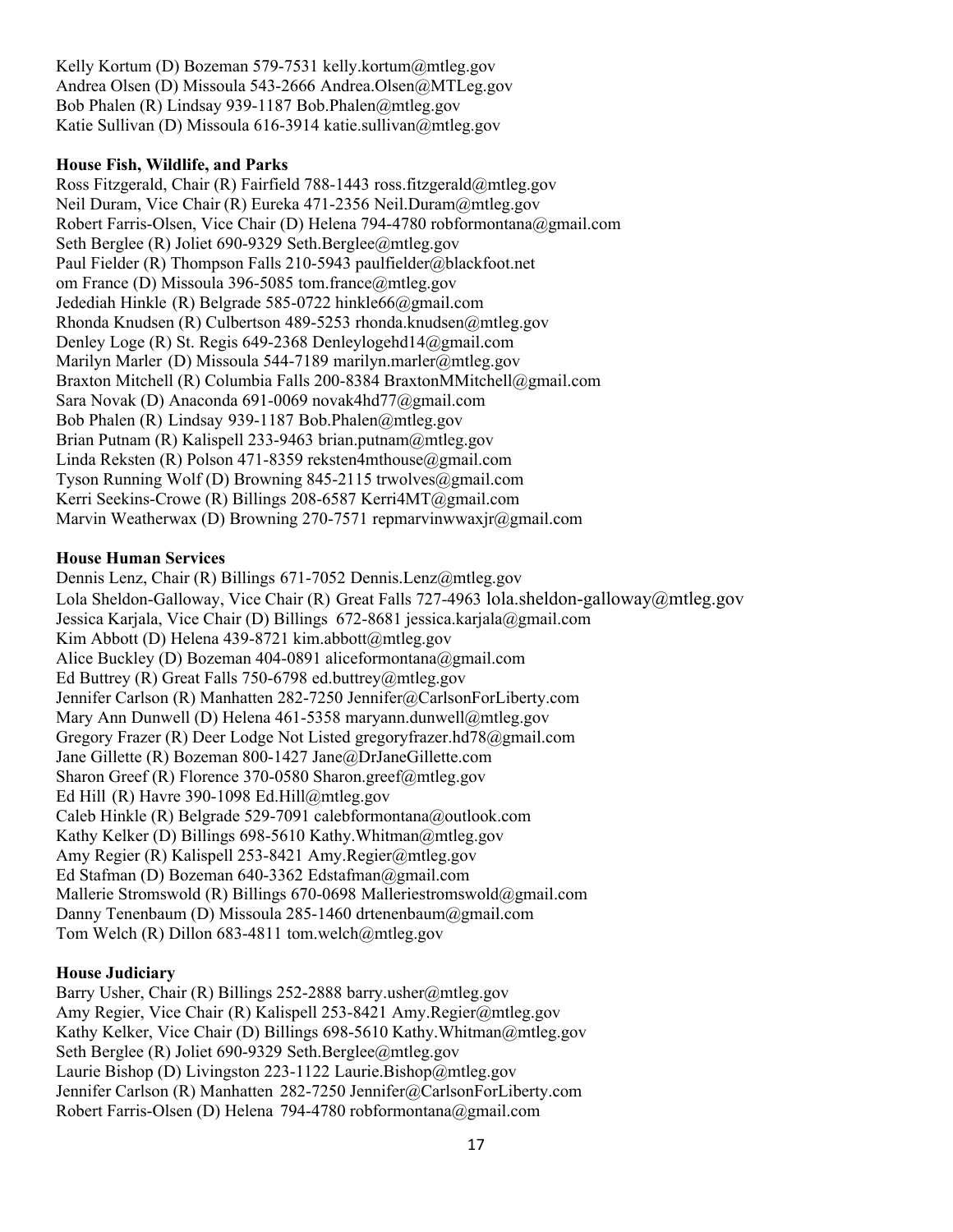Frank Fleming (R) Billings 652-6673 fleminglor5@gmail.com Tom France (D) Missoula 396-5085 tom.france@mtleg.gov Jane Gillette (R) Bozeman 800-1427 Jane@DrJaneGillette.com Donavon Hawk (D) Butte 533-9125 Donavon.Hawk@mtleg.gov Jedediah Hinkle (R) Belgrade 585-0722 hinkle66@gmail.com Dennis Lenz (R) Billings 671-7052 Dennis.Lenz@mtleg.gov Brandon Ler (R) Savage 480-5687 doublelfencing@gmail.com Bob Phalen (R) Lindsay 939-1187 Bob.Phalen@mtleg.gov Derek Skees (R) Kalispell 212-5493 Derek.Skees@mtleg.gov Ed Stafman (R) Bozeman 640-3362 Edstafman@gmail.com Mallerie Stromswold (R) Billings 670-0698 Malleriestromswold@gmail.com Danny Tenenbaum (D) Missoula 285-1460 drtenenbaum@gmail.com

#### **House Local Government**

Geraldine Custer, Chair (R) Forsynth 351-1235 jericuster@yahoo.com Larry Brewster, Vice Chair (R) Billings 670-0929 Larry.Brewster@mtleg.gov Mary Ann Dunwell, Vice Chair (D) Helena 461-5358 maryann.dunwell@mtleg.gov Marta Bertoglio (R) Clancy 438-1772 martaformontana@gmail.com Dave Fern (D) Whitefish 212-0674 fern@montanasky.net Frank Fleming (R) Billings 652-6673 fleminglor5@gmail.com Steven Galloway (R) Great Falls 750-4723 galloway4mt@gmail.com Steve Gist (R) Cascade 231-4050 steve.gist@mtleg.gov Steve Gunderson (R) Libby 334-4370 steve.gunderson@mtleg.gov Derek Harvey (D) Butte 490-5472 derek.harvey@mtleg.gov Donavon Hawk (D) Butte 490-5472 Donavon.Hawk@mtleg.gov Scot Kerns (R) Great Falls 618-920-3479 Scot.Kerns@mtleg.gov Kelly Kortum (D) Bozeman 579-7531 kelly.kortum@mtleg.gov Mark Thane (D) Missoula 552-3957 ThaneHD99@gmail.com Jeremy Trebas (R) Great Falls 899-5445 trebasformthouse@gmail.com Kathy Whitman (R) Missoula 207-4709 Kathy.Whitman@mtleg.gov Katie Zolnikov (R) Billings 690-1684 katiezolnikov@gmail.com

#### **House Natural Resources**

Steve Gunderson, Chair (R) Libby 334-4370 steve.gunderson@mtleg.gov Rhonda Knudsen, Vice Chair (R) Culbertson 489-5253 rhonda.knudsen@mtleg.gov Willis Curdy, Vice Chair (D) Missoula 728-0981 Willis.Curdy@mtleg.gov Robert Farris-Olsen (D) Helena 794-4780 robformontana@gmail.com Paul Fielder (R) Thompson Falls 210-5943 paulfielder@blackfoot.net Ross Fitzgerald (R) Fairfield 788-1443 ross.fitzgerald@mtleg.gov Tom France (D) Missoula 396-5085 tom.france@mtleg.gov Steven Galloway (R) Great Falls 750-4723 galloway4mt@gmail.com Mary Malone (R) Pray 223-1302 dogrockranch@gmail.com Marilyn Marler (D) Missoula 544-7189 marilyn.marler@mtleg.gov Mark Noland (R) Kalispell 253-8982 marknolandhd10@gmail.com Brian Putnam (R) Kalispell 233-9463 brian.putnam@mtleg.gov Kenneth Walsh (R) Twin Bridges 596-0418 kenneth.walsh@mtleg.gov Marvin Weatherwax (D) Browning 270-7571 repmarvinwwaxjr@gmail.com

#### **House State Admin**

Wendy McKamey, Chair (R) Great Falls 868-5006 wendy.mckamey@mtleg.gov Sharon Greef, Vice Chair (R) Florence 370-0580 Sharon.greef@mtleg.gov Marvin Weatherwax, Vice Chair (D) Browning 270-7571 repmarvinwwaxjr@gmail.com Marta Bertoglio (R) Clancy 438-1772 martaformontana@gmail.com Michele Binkely (R) Hamilton 375-0291 michele@binkleyformontana.com